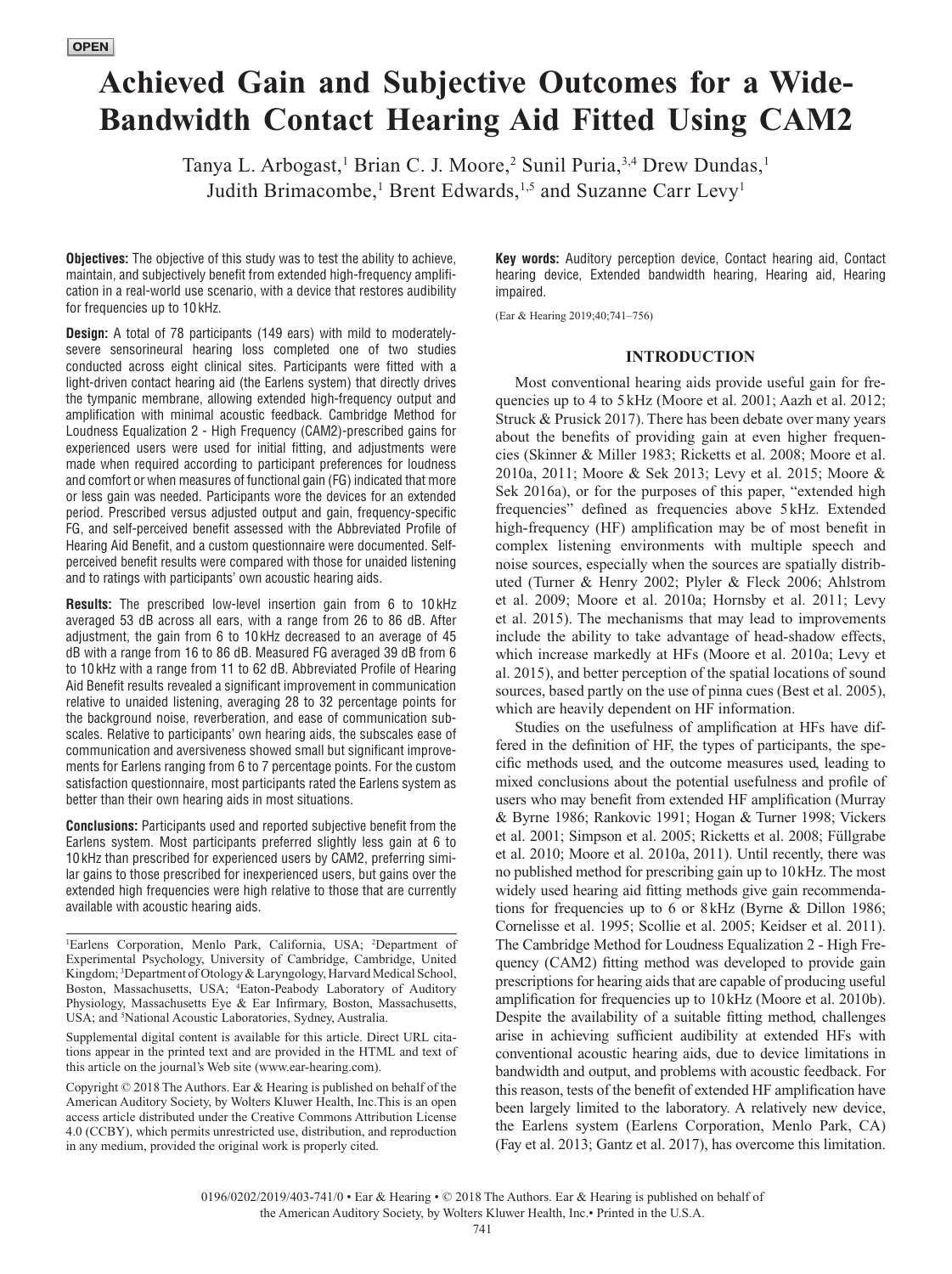The Earlens is a light-driven contact hearing aid incorporating a transducer that directly drives the tympanic membrane (TM), which allows high gain and output over the frequency range from 125 to 10,000 Hz, reduces the risk of acoustic feedback (Levy et al. 2013; Khaleghi & Puria 2017) due to the low sound pressure levels produced in the ear canal by the vibration of the TM, and has been shown to be capable of producing the gains and output levels required by the CAM2 algorithm for frequencies up to 10kHz (Fay et al. 2013; Puria et al. 2016).

The Earlens system allows exploration of the potential benefits of extended HF hearing for individuals with hearing loss in real-life settings. This article describes the results of initial evaluations of the fitting and efficacy of the Earlens system when using the CAM2 prescription, based on real-world use across eight sites by a large cohort of participants. Data were obtained during two prior clinical trials where the main goals were the assessment of safety and efficacy. However, additional data were collected and are used in new analyses reported here to explore the typical gains and output levels that were prescribed and achieved over the extended HFs and to report the adjustments from computed targets that were required based on participant reports after real-world field experience. Gains and output levels prescribed by CAM2 for the initial fit are compared with the corresponding levels after adjustment to align with functional gain (FG) expectations and individual participant preferences, and changes are discussed in terms of their clinical implications. In addition, self-perceived benefit outcomes and satisfaction ratings for the adjusted fittings are used to examine the relationship between subjective outcomes, programmed gain settings, and audiometric characteristics. This information is a first step towards further exploration of the possible benefits of providing extended HF audibility to hearing aid users.

# **MATERIALS AND METHODS**

Data for this study were collected during the course of two nonblinded clinical trials of the Earlens system that were conducted under a Food and Drug Administration (FDA) investigational device exemption. A complete description of the clinical trial and outcomes of the first study, which was intended to demonstrate the safety and effectiveness of the Earlens system to support FDA clearance, can be found in Gantz et al. (2017). A publication describing the second clinical trial, which was intended to gain experience across a broader cross-section of clinical practices and practitioners, is in progress (McElveen et al., Reference Note 1). Both studies used an interventional, single-group assignment, open-label design. They were approved by an institutional review board and were registered at ClinicalTrials.gov (NCT02042404 on 1/22/14 and NCT02470494 on 6/12/15). The first study (study 1) was conducted at three sites and enrolled 48 participants between March 2014 and March 2015. The second study (study 2) was an eight-site study—including the three sites from study 1—which enrolled 46 participants and was conducted between June 2015 and November 2016. At all sites, fitting was performed by experienced audiologists who had received training on the Earlens system. Performance with the Earlens system was assessed at various points during each study.

This article presents additional data collected during the trials and analyzes relationships between the additional data and prior efficacy data. Data are presented for unaided listening (collected before the devices were fitted), aided results at first fit or 1 week post-first fit, and aided results collected at the nominal end point of each study: at 90 days (study 2) or 120 days (study 1). FG data from study 1 have previously been reported as a secondary endpoint from testing at the 30-day interval (Gantz et al. 2017). FG data from study 2 for the 90-day test interval will be available shortly (McElveen et al., Reference Note 1). Subsequent to the initiation of these studies, clearance was obtained from the FDA, and the Earlens system is now available commercially.

#### **Participants**

Participants were recruited from various sites using institutional review board–approved materials, including from nearby private audiology practices, via existing patients of Earlens Corp, and by word-of-mouth. They were required to meet the medical and anatomical criteria for wearing the Earlens system. Those enrolled were between 33 and 84 years old, with an average of 68 years. All participants were fluent speakers of American English, and all but four were native speakers of American English. Participants had mild to severe sensorineural hearing loss in one or both ears (see Fig. 1), suprathreshold word recognition scores (NU-6 word lists) of 60% or better, and normal tympanometry (type A). Eighty-two percent of participants (77 of 94) had prior experience with air conduction hearing aids. All 48 participants in study 1 had bilateral hearing loss and were fitted with devices bilaterally. Five of the 48 participants (10%) discontinued use of the device before the 120-day endpoint, four due to unrelated adverse events, and one due to an inability to meet the study time requirements. In study 2, 44 of 46 participants had bilateral hearing loss and were fitted bilaterally. Of the two participants fitted unilaterally, one had normal hearing in the opposite ear and the other had bilateral hearing loss, but only one ear met the anatomical criteria for the Earlens system. Five of the 46 participants (11%) discontinued use of the device before the 90-day endpoint. Reasons included autophony  $(n = 2)$ , claustrophobic sensation  $(n = 1)$ , Parkinson's condition present before enrollment ( $n = 1$ ), and itchiness in the ears ( $n = 1$ ).

# **Materials**

Audiological evaluations were conducted using the study site's clinical equipment (audiometer, transducers, and tympanometer). Equipment models varied by site, but all had been calibrated within the past year, including frequency-specific stimuli from 9 to 10kHz for audiometers with testing capabilities at those frequencies. The audiometer was used to present pure-tone signals for air- and bone conduction threshold measurements, recorded NU-6 word lists (Auditec, short interstimulus interval), and warble tones for sound field threshold measurements. Self-perceived benefit was assessed with the Abbreviated Profile of Hearing Aid Benefit (APHAB) questionnaire (Cox & Alexander 1995), a validated measure commonly used to assess hearing aid benefit that yields mean values for a number of subscales, as well as a global average. Satisfaction was assessed using a questionnaire specifically designed for these studies, called the Earlens Satisfaction Questionnaire. The satisfaction questionnaire was lengthy and included many questions not relevant to the current study. The current analysis was limited to questions related to satisfaction, perceived benefit, and preference (see Document, Supplemental Digital Content 1,<http://links.lww.com/EANDH/A476>, which details the questions and response scales for each study that are discussed in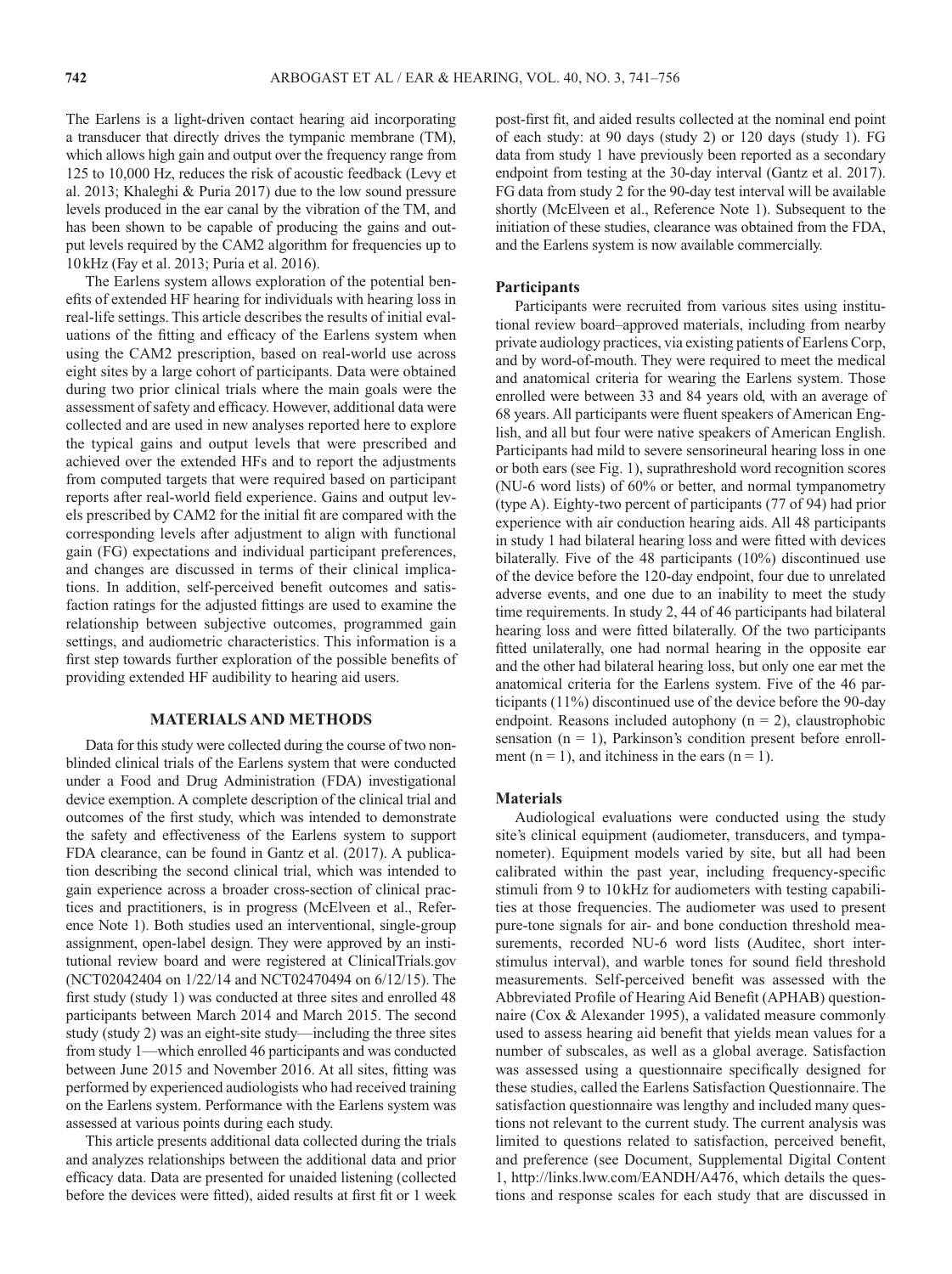

Fig. 1. Baseline air conduction thresholds measured through earphones for the ears analyzed in the current study: 80 ears in study 1 (left panel) and 69 ears in study 2 (right panel). See the last paragraph of the Procedures section for detail regarding participant data included in these analyses. The averages are represented by the thick solid black lines with error bars representing ±1 SD.

the current article). Responses were made on an ordinal 5- or 6-point Likert scale spanning a range from negative to positive, with each point labeled with a descriptor. The satisfaction questionnaire was revised between the two studies; individual questions were updated, and the response scale was changed to allow for a neutral response at the center of the scale.

Subjective comparisons of Earlens to participant's own air conduction hearings aids are reported for the APHAB and some items on the satisfaction questionnaire. Participants' own hearing aids were evaluated in the "as is" condition as these studies were not intended primarily as comparison studies but rather to establish the safety and efficacy of the Earlens system.

## **Study Device**

As illustrated in Figure 2, the Earlens system consists of three components: the photon processor, a widely vented custom light tip, and the tympanic lens. The processor is similar in function to the behind-the-ear component of a receiver-in-thecanal hearing aid. The light tip is similar to a custom receiverin-the-canal shell except that it holds a laser diode instead of a receiver. The lens is composed of a microactuator mounted on a custom ring-shaped support platform that rests on the skin at the base of the external ear canal. A photodetector receives the emitted light signal from the laser in the light tip, converting it into an electrical current that in turn activates the microactuator, which mechanically drives the TM at the umbo. In this situation, the sound radiation out of the ear canal due to vibration of the TM decreases with increasing frequency due to the presence of multiple vibrational modes (Fay et al. 2006), thus producing less feedback than for an equivalent level of an acoustic sound source in the ear canal (Puria 2003).

The processor includes a 20-channel compression system, with an attack time of 50ms and a release time of 1000ms in each channel. A constant compression ratio is applied for levels

1 Sound enters the directional microphones on the Photon™ Processor, where it is encoded by the Digital Signal Processor. <sup>2</sup> The output is sent to the custom built Light Tip, which converts the sound into non-visible light. The light is captured by a photodetector on the Lens, creating a small current that drives the motor to vibrate the tympanic membrane, activating the auditory system.

Fig. 2. Illustration of the main components of the Earlens system.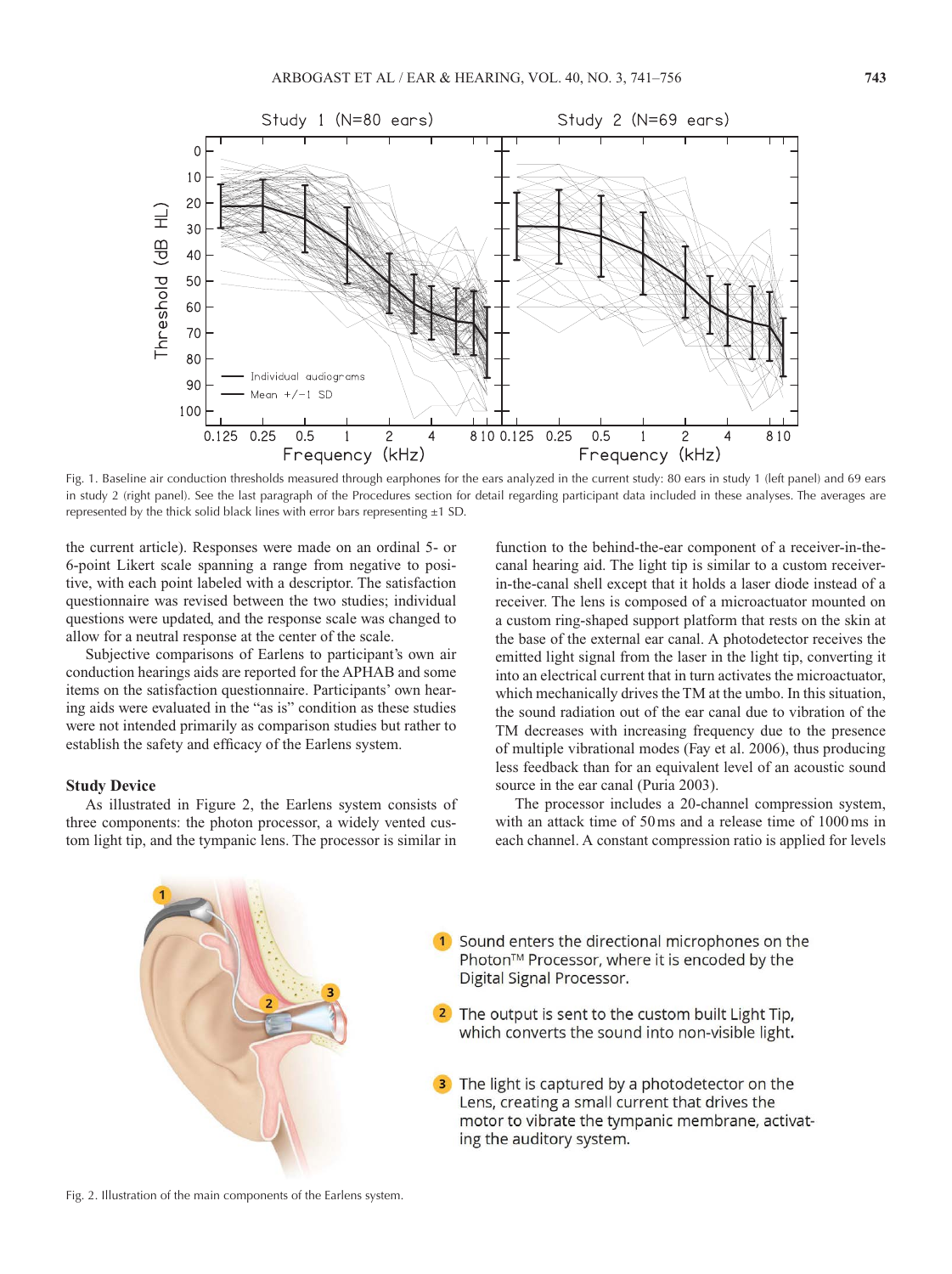between the compression threshold (CT) and the level at which compression limiting occurs, which is referred to as the maximum equivalent sound pressure output (MPO), similar to the MPO for acoustic hearing aids. Expansion is applied for levels more than about 6 dB below the CT. Fast-acting compression limiting is applied for output levels above the output compression limiting threshold in each channel. A feedback cancellation system can be activated to achieve additional stable gain if required. The processor is programmed using Hi-Pro 2 interface hardware and proprietary software that is similar in function to that for acoustic hearing aids, but with two additional features: a light calibration procedure and FG mode, described later.

# **Procedures**

Participants were enrolled after agreeing to be included in the study via standard informed consent procedures. The following measures were obtained using standard clinical procedures for each ear to determine whether the candidacy criteria were met: air conduction and bone conduction audiometric thresholds (using 2-dB steps for study 1 and 5-dB steps for study 2); word recognition scores for recorded NU-6 word lists at the presentation level giving the highest score, PBmax (50-word list for study 1 and 25-word list for study 2); and tympanometry. Baseline unaided sound field thresholds were measured for each ear with the nontest ear plugged or masked as needed,\* using a loudspeaker calibrated at 0° azimuth and elevation. The APHAB (Cox & Alexander 1995) questionnaire was administered for baseline unaided listening and for listening via the participants' own air conduction hearing aid(s) (if applicable).

After placement of the tympanic lens, a calibration procedure was performed for each ear to measure the effective output in response to a calibrated light signal as a function of frequency. For this purpose, sinusoidal signals were synthesized and delivered as pulse-density modulated light. The intensity of the light required for the signal to be detected was measured for each frequency. We denote the light intensity at threshold for a given frequency as  $I_f$ . The previously measured audiometric threshold at each frequency in dB HL was converted to the equivalent in dB SPL, denoted  $T_f$ . In this way, it was known that a light intensity of  $I_f$  would give a sound level equivalent to  $T_f$ . This procedure is conceptually equivalent to calibration of an air conduction hearing aid using a probe microphone in the ear canal although the uncertainty of the calibration at HFs is much less for the light-calibration procedure than for probemicrophone measurements due to the absence of ear-canal standing waves that affect probe-microphone measurements. The light-calibration procedure combined with the maximum possible value of intensity of the light was used to determine the maximum possible equivalent sound pressure output (MPPO) of the system on each ear at each frequency. This is different from the MPO, mentioned earlier, as the MPO was adjustable for each ear in the fitting software; the MPO was always equal to or below the MPPO. After the system was calibrated in this

way, participants were fitted with the CAM2 prescription for frequencies up to 10kHz, using the Earlens fitting software. All participants were initially fitted with the "full" gains recommended by CAM2 for experienced users of hearing aids. Gains were then either manually adjusted or automatic acclimatization (when available) was enabled based on informal participant feedback. Recent versions of the CAM2 software incorporate reduced gains for inexperienced users of hearing aids (Moore & Sek 2013, 2016a), but the version used for the studies reported here did not incorporate this option.

The fittings were adjusted to provide comfort and to reduce acoustic feedback when necessary. In study 1, only minimal adjustments were made for feedback before measurement of FG at the first fit visit (these program settings are termed "First Fit Initial," see later for details), but more substantial adjustments were sometimes made after measurement of FG at the first fit visit, especially when the FG appeared to be markedly lower or higher than expected from the programmed gains (these adjusted program settings are termed "First Fit Adjusted"). In study 2, no First Fit Initial measurements were made as the study was designed to more closely mimic normal commercial flow, and therefore adjustments were permitted before the measurement of FG (these measurements are termed "First Fit Adjusted"). In study 2, acclimatization became available in the fitting software mid-study, and it was activated for one third of the participants. When activated, the programmed gains were initially set below the target values, either for all frequencies or only for the extended HFs (6 to 10 kHz). The gains were then gradually increased towards the target values over a period of between 1 and 6 weeks, depending on the autoacclimatization settings chosen by the audiologist.

Aided sound field thresholds were measured for each ear as described for the unaided condition, by placing the device in a "functional gain mode" which programs the device to be linear (no compression) and sets the insertion gain (IG) in each channel to the IG at the Compression Threshold (IGCT) for the current fitting. The IGCT represents the maximum IG that the device would apply at each frequency, and it depends on both the hearing level of the individual and the spectrum of "soft" (50 dB SPL) speech. FG at each frequency was calculated as the difference between the baseline unaided sound field threshold and the aided sound field threshold. Measures of FG in the sound field were compared with the prescribed and programmed IGs at multiple time points to "verify" the fitting as real ear measures are not possible with this nonacoustic device.

The APHAB questionnaire for the aided Earlens condition was administered at 90 or 120 days post-fitting. The Earlensdesigned Satisfaction Questionnaire was also administered at 90 or 120 days post-fitting. The programming software fitting files were saved at each time point so that prescribed and adjusted (current fit) output and gain data could be extracted and analyzed.

Not all subjects completed all measurements at all test intervals. Five participants who did not complete each study were removed from the current analysis. In addition, among those who completed the study, there were a few instances of incomplete data sets, usually due to missing aided sound field data at first fit or at the endpoint of the study, or occasionally a missing fitting file. These instances occurred across multiple test sites. Thus, data from six additional ears were removed from the output and gain analyses of study 1, and 11 additional ears

<sup>\*</sup>All participants included in the current analysis had interaural threshold asymmetry less than the frequency-specific attenuation curve of the EAR foam earplugs used in both studies. Foam earplugs were inserted by the audiologist to ensure proper insertion for good attenuation values. One participant's gain data in study 2 were excluded due to unilateral high-frequency loss such that the interaural asymmetry exceeded the earplug attenuation, and it appeared that unaided sound field thresholds were measured without masking.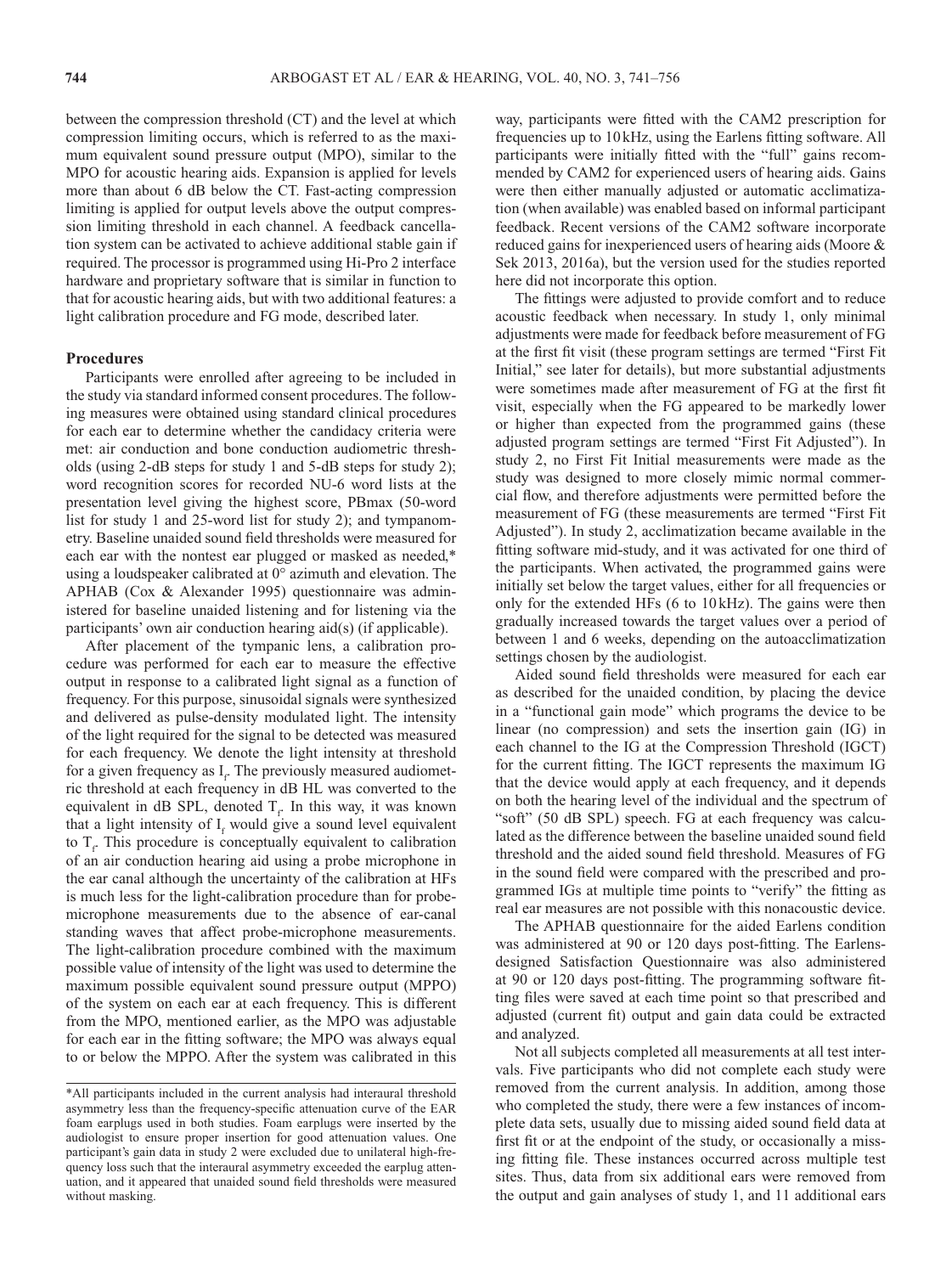were removed from the same analyses for study 2. Therefore, the current analysis includes 42 participants (80 ears) for study 1 and 36 participants (69 ears) for study 2 with complete study data. In the case of APHAB and satisfaction data, which are participant-based instead of ear-based, the data of these participants were also removed, including those fit bilaterally but with complete data in only one ear. In addition, subjects who wore their own hearing aids before the study were also tested with those aids, leading to different numbers of subjects in comparisons of Earlens to unaided and Earlens to own hearing aid. All comparisons that were analyzed statistically used pairedcomparison methods based only on participants with data for both variables involved in the comparison, and only those participants' data are plotted.

## **RESULTS**

#### **Output Levels**

The data extracted from the fitting software include effective output level in dB SPL for "soft" (50 dB SPL), "moderate" (65 dB SPL), and "loud" (80 dB SPL) input levels of speech. The effective output level at each center frequency was calculated by integrating the speech spectrum power across one equivalent rectangular bandwidth (ERB) of the auditory filter centered at that frequency. The value of the ERB for each participant and center frequency was estimated taking into account the hearing loss of the participant at that center frequency, as described by Moore and Glasberg (2004). Audibility can be assessed by comparing the effective output level to the audiometric threshold expressed in dB SPL. The fitting data also include the MPPO and MPO. The MPO is the output compression limiting threshold and is clinician-adjustable at each channel center frequency based on individual needs. The MPO could be set equal to or below the MPPO in study 2. The MPO adjustment was not available in study 1 and therefore the MPO was equal to MPPO in that study.

Figure 3 shows the mean output-level data for study 1. The left panel shows the First Fit Adjusted output curves together with the mean audiometric thresholds, converted from dB HL to dB SPL using the minimum audible pressure values for monaural listening (Moore & Glasberg 2007). Average MPPO values ranged between 100 and 124 dB SPL. Prescribed (Rx) and current fit curves for soft, moderate, and loud speech input levels are shown. The differences between the prescribed and current fit curves indicate the average adjustments made by the audiologists who fitted the devices. On average, these included a slight decrease in output for the extended HFs (6 to 10kHz) and a slight increase in output over the range 2 to 4kHz. The adjustment for the extended HFs was occasionally due to minor problems with acoustic feedback but more often due to complaints that the sound was harsh or that some sounds, such as /s/, were overemphasized, which was at least in part due to suboptimal output limiting that was used at the time of the study. The adjustments in the 2 to 4kHz region were a result of FG testing, which often revealed a need for slightly increased output over that frequency range. Generally, the output was increased slightly over the range 2 to 4kHz when the FGs in that range were more than 5 dB less than the current fit settings for IGCT or when aided sound field thresholds were poorer than 30 dB HL. FG could have differed from IGCT values due to FG measurement error (unaided threshold, aided threshold, or both) or error in threshold measurement during light calibration, and also due to the fact that the prescribed IGCT values were based on diffuse-field incidence whereas the sound field measurements were made only for sounds with a frontal incidence; this last point is discussed in more detail later. The effective output levels are expressed as root-mean-square (RMS) values. The effective dynamic range of speech extends from about 15 dB below the



Fig. 3. The left panel shows mean output levels and thresholds for study 1 at the First Fit Adjusted time point. The maximum possible equivalent sound pressure output is indicated by the solid line near the top of the panel. Soft, moderate, and loud outputs are indicated by squares, circles, and triangles, respectively; open symbols/dotted lines indicate the prescribed (Rx) fit, and filled symbols/solid lines indicate the current (adjusted) fit. Pure-tone thresholds in dB SPL are indicated by the asterisks/dashed lines. The right panel shows the change in output between the first fit adjusted and 120-day time points (120-day minus First Fit Adjusted), with corresponding  $\pm 1$  SD curves.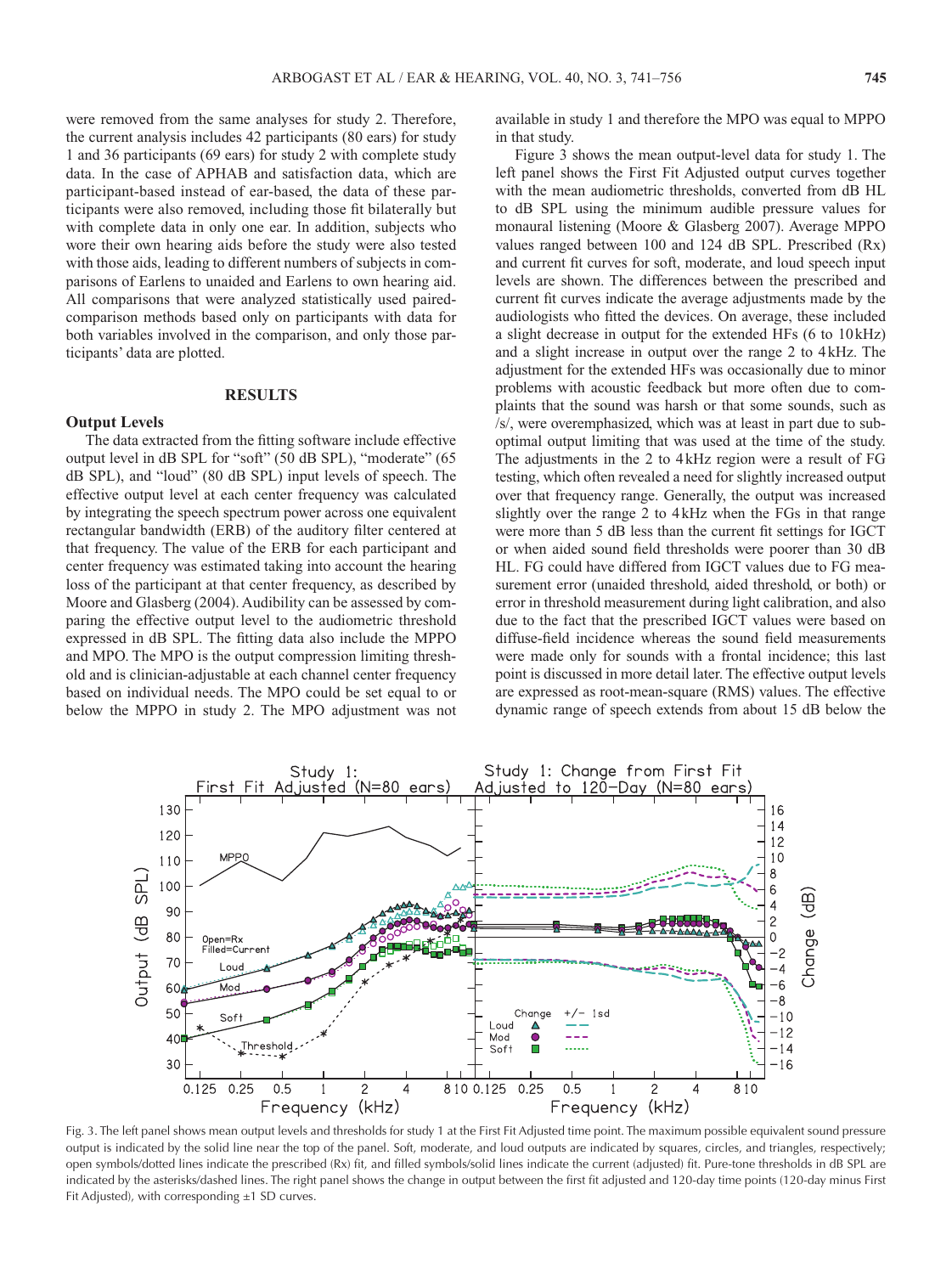RMS level to 15 dB above the RMS level (ANSI 1997; Moore et al. 2008). Hence, when the RMS level of the speech at a given center frequency equals the absolute threshold at that frequency, roughly half of the effective dynamic range of speech is audible. Even after adjustments to reduce acoustic feedback and improve sound quality, the left panel of Figure 3 shows that at least partial audibility was achieved for the medium and high levels of speech for frequencies up to 8 to 10 kHz. For soft speech, at least partial audibility was achieved for frequencies up to 4kHz.

The right panel of Figure 3 shows the average change in current fit settings from First Fit Adjusted to 120-day time points with a positive value indicating that the output was higher at 120 days than at first fit, along with the SD of the changes. While slight changes in mean output settings occurred over time between First Fit Adjusted and the 120-day visit, the settings at the end of the study were, on average, largely similar to those for First Fit Adjusted. One difference was that at the 120 day time point, on average, the output levels for the extended HFs were slightly lower for the moderate and soft speech levels. This was mainly the result of a change in fitting software parameters for the extended HFs which increased the programmed CT, keeping the gain at levels above the CT unchanged, following the recommendations of Moore and Sek (2016a). The SDs show that many of the individual changes were within  $\pm 4$  to 10 dB of the average change, with the larger variability occurring in the extended HFs.

Figure 4 is the same as Figure 3 but shows data for study 2. There are two main differences compared with study 1. First, the MPO could be adjusted for study 2, which resulted in the mean MPO being significantly lower than the mean MPPO. As mentioned earlier, this happened because after study 1 was completed, the Earlens fitting software was updated to prescribe MPO values, and the clinician was permitted to adjust MPO values as needed, both of which were designed to increase comfort for intense sounds and to reduce power consumption, hence extending battery life. Mean MPPO values ranged from 99 to 123 dB SPL while mean MPO values ranged from 84 to 109 dB SPL. The second difference is not obvious from the figures, but automatic acclimatization became available in the fitting software approximately half way through study 2. Approximately 32% of the participants in study 2 had automatic acclimatization turned on at first fit, which resulted in decreased gains at the initial fitting. Thus, the mean adjusted outputs in Figure 4 reflect a combination of the audiologist manually decreasing the outputs for the extended HF as needed and the enabling of automatic acclimatization. There were two acclimatization options: one for experienced hearing aid users, which led to reduced initial output only over the range 6 to 10 kHz; and the other for new hearing aid users, which led to reduced output across the entire frequency range but with greater reduction for the extended HFs than for lower frequencies. Most (9 of 14) participants with acclimatization activated received acclimatization only for the extended HFs.

For study 2, the 90-day time point was the nominal end of the study. Despite automatic acclimatization, which was complete before 90 days, the 90-day output values were only slightly higher than the First Fit Adjusted values for the extended HFs (see right panel of Fig. 4). The small changes between First Fit Adjusted and 90-day probably reflect the fact that only 32% of participants had acclimatization turned on. There was also a small increase in output level for all lower frequencies by 90 days, either due to the acclimatization or to manual increases made by the audiologist. The variability of the changes was similar to that seen for study 1.

To illustrate the effect of acclimatization more clearly, data for the 14 participants who had acclimatization activated were analyzed separately. Mean data are plotted in Figure 5 (First Fit Adjusted in the left panel and the change in current fit settings by 90 days in the right panel). For 9 of the 14 participants whose data are shown in this figure, acclimatization only affected the output levels for the extended HFs. For the remaining five participants, acclimatization affected the gain for all frequencies. The output levels at HFs increased after acclimatization, by 4 to 10 dB. However, even after acclimatization was complete, output



Fig. 4. As Figure 3, but for the First Fit Adjusted (left panel) and change from First Fit Adjusted to 90-day (right panel) settings for study 2. Maximum equivalent sound pressure output (MPO) values are shown here as the dotted line with no symbols just below the maximum possible equivalent sound pressure output (MPPO) curve since the fitting software was changed to allow the MPO to be set below the MPPO for study 2.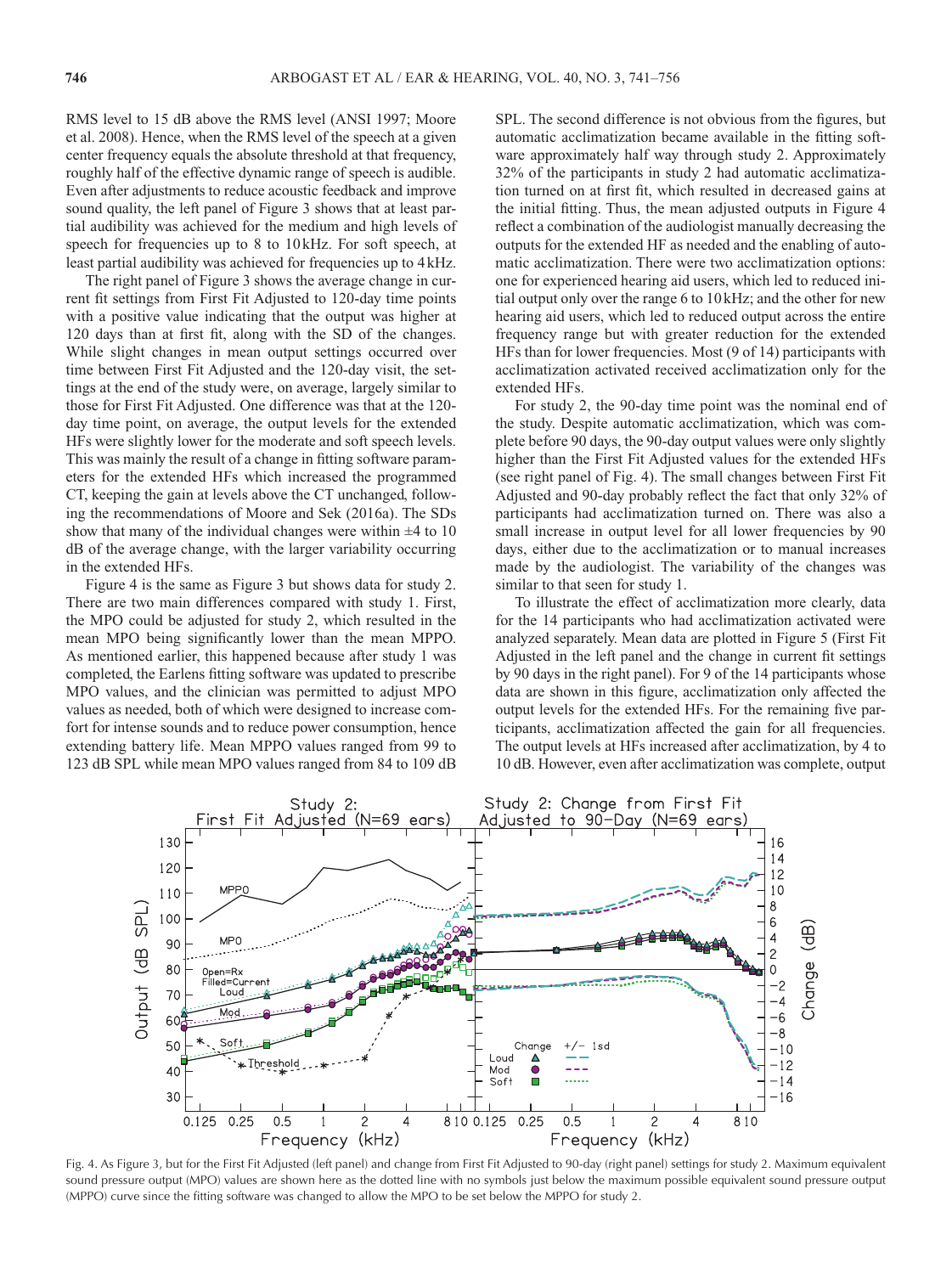

Fig. 5. As Figure 4, but for a subset of participants from study 2 with automatic acclimatization turned on. The change in current fit curves in the extended high frequencies between First Fit Adjusted and 90-day, largely reflects the change in output as a result of turning acclimatization on. By 90 days, the acclimatization was complete.

levels for the extended HFs remained 5 to 10 dB below the values prescribed by CAM2. This reflects the combined effects of occasional output reductions to reduce acoustic feedback and output reductions to improve sound quality or comfort based on reports of the participants. However, for frequencies below 4kHz, the mean current fit outputs at 90 days were slightly above the values prescribed by CAM2. This reflects deliberate adjustments made by the audiologists because acclimatization would not lead to output levels above the prescribed values. These adjustments were partly based on FG measurements, which sometimes indicated a need for a slight increase in output, but may partly reflect occasional participant requests for more audibility.

# **Gain Values**

As described earlier, the IGs programmed by the software were verified by FG measurements in the sound field (baseline unaided thresholds minus aided thresholds with the device activated in FG mode).

**Measured FGs and Comparison to IGCT** • The measures of FG at each test frequency should be closely related to the values of IGCT programmed in the fitting software. However, the two will not be numerically identical. The measures of FG were obtained in sound-treated rooms using a loudspeaker with 0° azimuth and elevation, thus approximating free-field listening conditions. However, the IGs prescribed by CAM2, including the maximum insertions gains, IGCT, are based on diffuse-field listening (Moore et al. 2010b). The two can be made comparable by correcting the FGs by the difference between the free-fieldto-hearing aid microphone response and the diffuse-field-tohearing aid microphone response (Bentler & Pavlovic 1989); these differences are given in Table 1. The CAM2-prescribed IG at the CT (Rx IGCT) is the maximum prescribed IG at a given center frequency. As the input level is increased above the CT, the IG decreases due to compression. When adjustments are made to the output or gain in the fitting software, the IGCT changes accordingly, resulting in a current fit IGCT. The current

fit IGCT is similar to the IG for a soft speech input (within 1 dB), so the figures showing gains display only the IG for soft speech (filled squares) and not the current fit IGCT.

Figure 6 shows gain data for study 1, for the First Fit Initial time point. The figure shows the mean prescribed (Rx) IGCT (dotted line) and the mean current fit soft, moderate, and loud IG curves. Means and maximum values of the FG at each frequency are also shown. First Fit Initial (as opposed to first fit adjusted) data were chosen for the gain view because the corresponding FG data were measured using First Fit Initial settings, before adjustments due to any reason other than for feedback. Note that the sample size  $(N = 68)$  differs from the output data in Figure 3 ( $N = 80$ ). The First Fit Initial files were occasionally over-written by the First Fit Adjusted file created on the same day, and as a result, the First Fit Initial programmed data were not available for 12 ears. Thus, to be conservative, those ears were excluded from this comparison. However, when compared with the full set of 80 ears, the FG data for the 68-ear subset were within 1 dB of those for the full set at each frequency. Comparing the Rx IGCT to the soft IG curve reveals that gain adjustments needed for feedback were on average quite small, between 1 and 3.5 dB at 6 to 10 kHz. The First Fit Initial FG followed the current fit soft gain curve fairly well up to 4kHz. From 6 to 10kHz, the mean FG fell below the soft IG by 6 to 11 dB. The small differences between the mean FG and the soft gain settings may reflect small errors in the calibration of the

**TABLE 1. Correction factors in dB applied to functional gain data to allow for the difference between the free-field listening conditions used to gather these data and the diffuse-field conditions assumed in the Cambridge Method for Loudness Equalization 2 - High Frequency (CAM2) software**

| Frequency, kHz       |     |  |  |  |     |   |   |                                       |     |
|----------------------|-----|--|--|--|-----|---|---|---------------------------------------|-----|
| $0.125$ 0.25 0.5 1 2 |     |  |  |  | - 3 | 4 | 6 | Χ                                     | 10. |
| 3.0                  | 2.0 |  |  |  |     |   |   | 2.0 1.0 4.3 4.0 9.0 3.5 $-1.0$ $-1.0$ |     |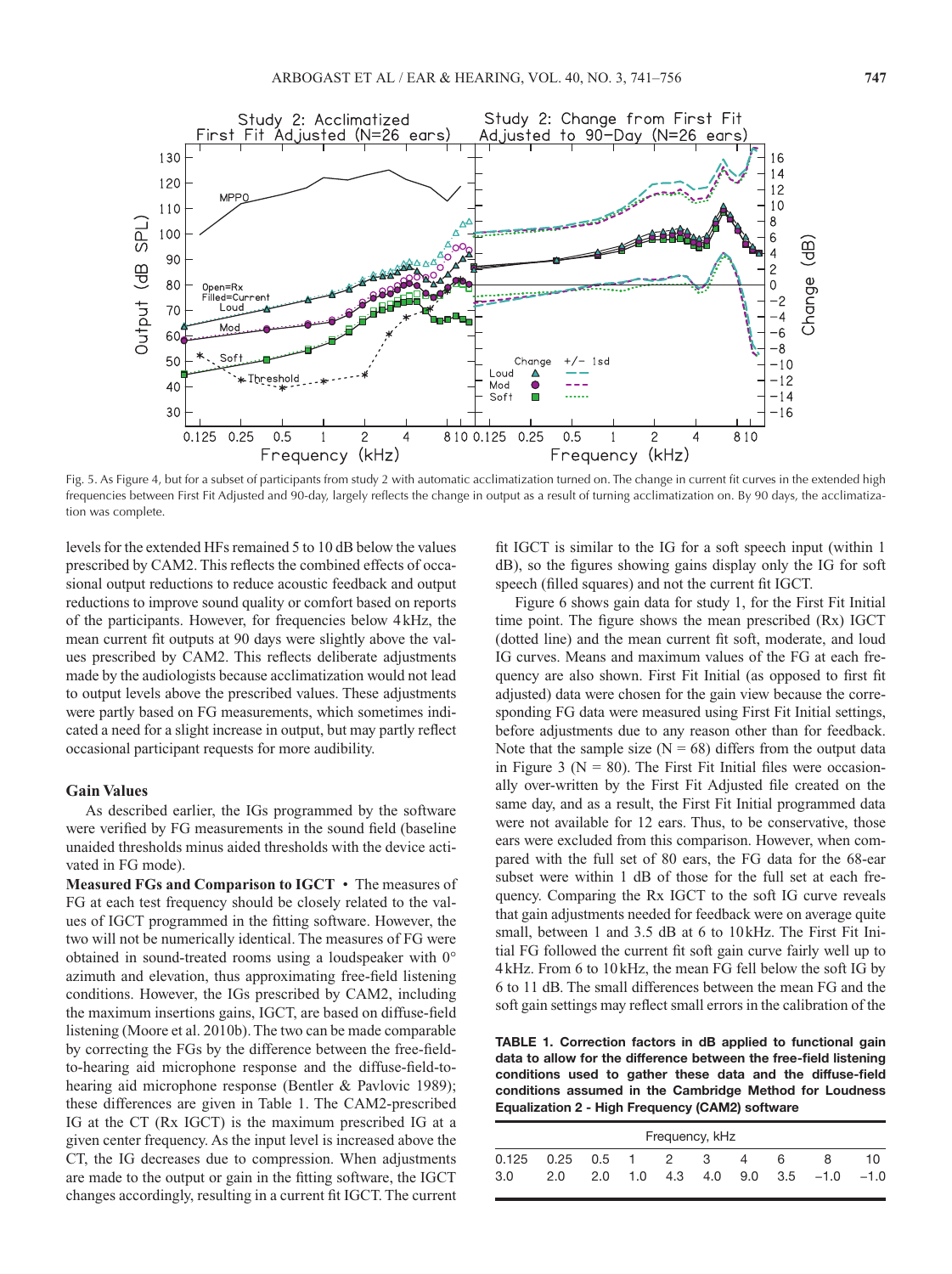

Fig. 6. Insertion gain (IG) values for study 1 as a function of frequency for First Fit Initial settings. The dotted line shows the mean Cambridge Method for Loudness Equalization 2 - High Frequency (CAM2)-prescribed IG at compression threshold (IGCT). The solid squares, circles, and triangles show the mean current fit IGs for soft, moderate, and loud inputs, respectively. The open squares with four points and error bars show the mean functional gains  $\pm 1$  SD, and the asterisks show the maximum functional gain for each frequency. Note that the sample size differs from that for the study 1 output graph; see text for explanation.

microphones in the photon processor, errors of measurement, and (for low frequencies [LFs]) the fact that free-field listening conditions were only approximately achieved. Another possibility is that because the programmed gain for soft sounds was often relatively high at HFs, the output level sometimes reached the MPO, restricting the output and thus the FG to a value below what was programmed. However, the maximum FG was remarkably high, being 77 dB at 10kHz. The corresponding changes in gain settings from first fit to 120-day time point are not shown because the changes in output shown in the right panel of Figure 3 closely mirror the changes in gain (within 0.5 dB). Table 2 shows the changes in FG between the two time points. For study 1, the average FG was lower at 120 days than at First Fit Initial. For the extended HFs, this was at least partly the result of audiologist adjustments. However, for lower frequencies, FG was also slightly lower at 120 days than at first fit despite a slight increase

in programmed settings (right panel of Fig. 3). The reason for the increased mismatch between programmed settings and FG at 120 days is unclear, but potential explanations include decreased microphone outputs in the photon processor over time because of the accumulation of dirt, cerumen, and other materials on the diaphragms of the microphones or around the microphone ports or a change in the light calibration due to poor light tip placement for FG testing or other mismatch in the relationship between the light tip output and the effective acoustic output of the lens. Fitting data showed that at least 70% of ears received an updated light calibration at the 120-day visit, making the last explanation less likely.

The First Fit Adjusted gain values for study 2 are shown in Figure 7. The maximum FG was 69 dB at 6kHz. The FG curve at first fit followed the IG curve for soft speech, as expected, except at 8 to 10kHz where it fell below the programmed soft speech IG by about 10 dB. This was also seen at First Fit Initial in study 1 (Fig. 6) and may similarly reflect errors in calibration, errors in threshold measurement, or output limiting due to the high programmed gains for soft sounds. Table 2 shows the FG at the 90-day endpoint compared with First Fit Adjusted for study 2. Relative to study 1, there was a similar but smaller decrease in FG at 90 days compared with first fit, particularly at 8 to 10kHz. The decrease over the extended HFs was smaller in study 2 than study 1 because in study 2, the first fit FG was measured after audiologist adjustments whereas in study 1 it was measured before audiologist adjustments to gain (except for feedback). Although the programmed settings were adjusted up by 3 to 4 dB at 1 to 6kHz (right panel of Fig. 4), FG demonstrated a slight drop or no change in the same frequency range. Again, the reasons for the discrepancies are not clear and may reflect any of the factors described earlier, including changes in microphone sensitivity.

**Gains After Audiologist Adjustments** • The current version of the CAM2 software includes a modified prescription for inexperienced hearing aid users (Moore & Sek 2013, 2016a). Although most of the participants in the current study were experienced hearing aid users, they had not previously experienced amplification over the extended HF range (6 to 10kHz), so, at least for that frequency range, the gains recommended for inexperienced users might be more appropriate. To assess this, we compared the CAM2 inexperienced-user IGCT values to the current fit IGCT values obtained after the adjustment at first fit, to see if the adjustments that the audiologists made led to IGs similar to those prescribed by CAM2 for inexperienced users. The outcomes for study 1 are shown in Figure 8 (the same results were obtained for study 2, and thus the data are not shown here). Over the range 6 to 10kHz, the current fit IGCT values (asterisks) were indeed consistent with the IGCT

**TABLE 2. Mean functional gain in dB at first fit and study endpoint for study 1 and study 2**

|         |                                           | 0.125  | 0.25   | 0.5    |        | 2                                                                            |                      | 4                    | 6                                                                                                                 | 8                                 | 10      |
|---------|-------------------------------------------|--------|--------|--------|--------|------------------------------------------------------------------------------|----------------------|----------------------|-------------------------------------------------------------------------------------------------------------------|-----------------------------------|---------|
| Study 1 | First Fit Initial<br>$(N = 80)$           |        |        |        |        | $-0.3(4.7)$ 6.9 (5.0) 0.1 (6.9) 17.6 (11.1) 28.4 (8.9) 27.4 (8.6) 37.1 (8.9) |                      |                      | 37.9 (10.1)                                                                                                       | 40.2 (11.7) 46.8 (10.8)           |         |
|         | 120-day ( $N = 80$ )<br><b>Difference</b> | $-0.5$ | $-2.2$ | $-1.6$ | $-3.3$ | $-0.8(5.1)$ 4.7 (5.6) $-1.4(7.7)$ 14.3 (11.3) 24.5 (9.2)<br>$-3.9$           | 24.2 (9.6)<br>$-3.2$ | 35.8 (9.3)<br>$-1.3$ | 31.9 (12.7)<br>$-6.1$                                                                                             | 31.6 (11.6) 33.5 (11.8)<br>$-8.6$ | $-13.3$ |
|         | Study 2 First fit adjusted<br>$(N = 69)$  |        |        |        |        |                                                                              |                      |                      | 2.6 (6.7) 9.5 (9.3) 6.3 (11.0) 17.4 (11.8) 27.0 (12.7) 27.4 (9.6) 38.1 (10.0) 38.3 (10.7) 34.9 (13.5) 34.7 (14.5) |                                   |         |
|         | 90-day ( $N = 69$ )<br><b>Difference</b>  | $-0.7$ | $-2.0$ | 2.1    | $-1.3$ | $2.0(9.4)$ 7.4 (9.6) 8.4 (11.2) 16.1 (12.5) 26.8 (11.5) 24.7 (9.6)<br>$-0.1$ | $-2.7$               | 36.0(9.7)<br>$-2.1$  | 36.1 (12.4)<br>$-2.2$                                                                                             | 32.0 (11.3) 30.2 (13.6)<br>$-3.0$ | $-4.5$  |

*Numbers in parentheses are SDs. Difference is the mean functional gain for 90/120-day minus that for First Fit Initial/Adjusted.*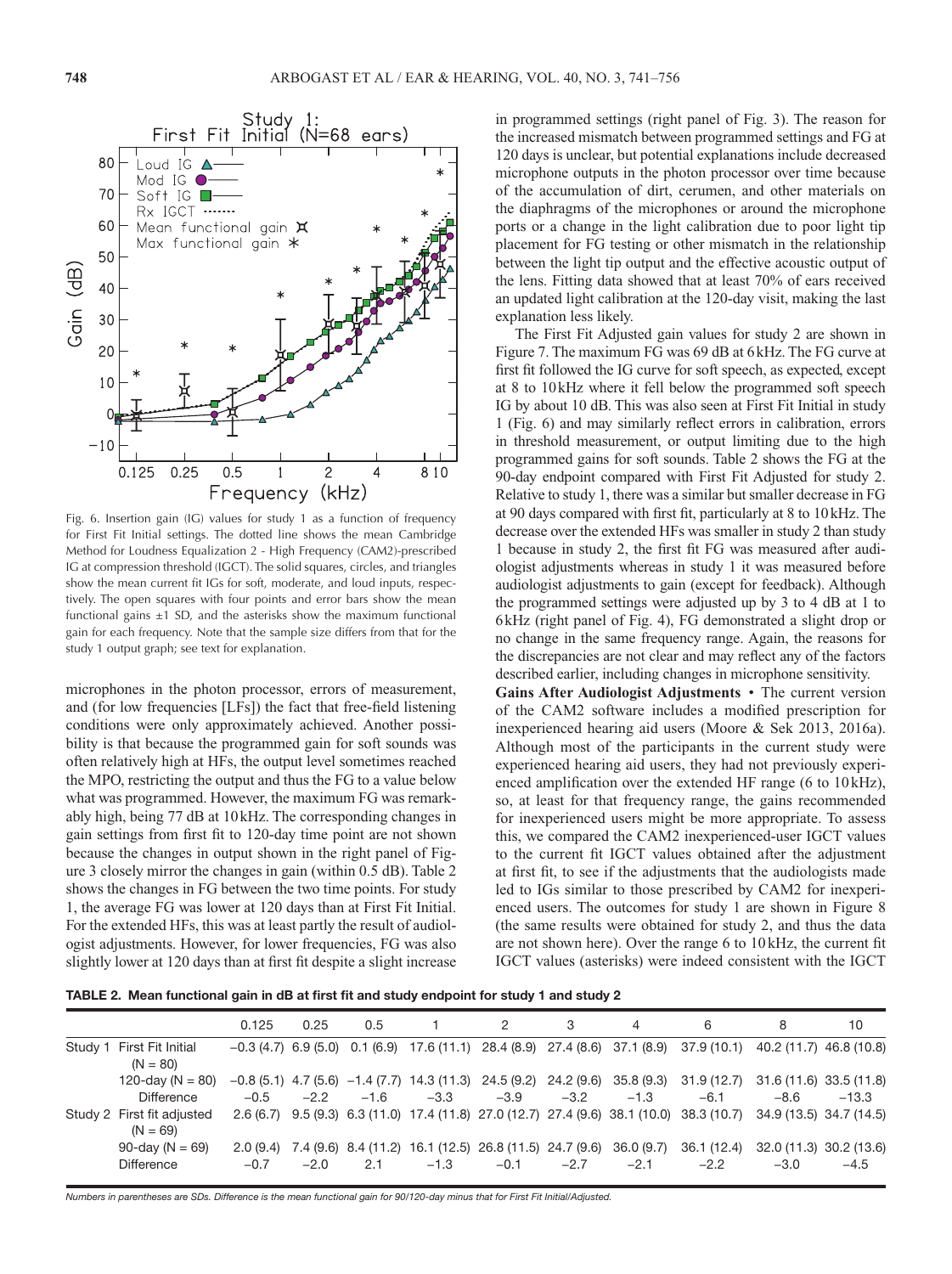

Fig. 7. As Figure 6, insertion Gagin (IG) and functional gain values for study 2 as a function of frequency for First Fit Adjusted settings. The dotted line shows the mean CAM2-prescribed IG at compression threshold (IGCT). The solid squares, circles, and triangles show the mean current fit IGs for soft, moderate, and loud inputs, respectively. The open squares with four points and error bars show the mean functional gains  $\pm 1$  SD, and the asterisks show the maximum functional gain for each frequency.

values recommended for inexperienced users (solid line). For lower frequencies, the current fit IGCT values matched the CAM2 standard prescription (dotted line) more closely. This was expected because most participants were previous hearing aid users and therefore were experienced with amplification at 4kHz and below; they were only inexperienced with amplification over the range 6 to 10kHz.



Fig. 8. Comparison between CAM2-prescribed insertion gain at compression threshold (IGCT; dotted line), CAM2-prescribed inexperienced user IGCT (solid line), and the current fit IGCT (\*) as a result of audiologist adjustment to the fitting at first fit.

# **Self-Perceived Benefit**

**APHAB Questionnaire** • The APHAB questionnaire was administered at baseline before fitting for unaided listening and to assess experiences with the participants' own hearing aid(s), which applied to most participants. Experience in listening with the Earlens system was evaluated at the end point of each study. APHAB data were pooled between the two studies for this analysis to give increased statistical power. The upper panel of Figure 9 shows the mean results for each subscale for the Earlens-unaided comparison. For these comparisons, the power was sufficient to detect a difference of between 6 and 7 percentage points 80% of the time with a *p* value of 0.05. A twofactor repeated-measures analysis of variance was performed with the factors: listening condition (unaided, Earlens) and subscale (background noise, reverberation, ease of communication, aversiveness). There was a significant main effect for both listening condition  $[F(1, 69) = 187.2, p < 0.001]$  and subscale  $[F(3, 207) = 90.2, p < 0.001]$ , and the listening condition  $\times$  subscale interaction  $[F(3, 207) = 83.7, p < 0.001]$ . Communication problems for the background noise, reverberation, and ease of communication subscales decreased by 28 to 32 percentage points when fitted with Earlens relative to the unaided condition. Sidak multiple comparisons test revealed that these differences were significant  $[t(207) = 13.6 \text{ to } 15.8, p < 0.001]$  for each comparison. For aversiveness, there was a significant increase of 7.5 percentage points for Earlens relative to unaided [*t*(207)  $= 3.68, p < 0.01$ ]. The finding for aversiveness is not unusual as many studies of hearing aids have shown an increase in aversiveness relative to unaided listening (Moore et al. 2005; Moore & Popelka 2013). The lower panel of Figure 9 shows comparisons between unaided, own hearing aid, and Earlens conditions. For these comparisons, the power was sufficient to detect a difference of 7 percentage points 80% of the time with a *p* value of 0.05. A two-factor repeated-measures analysis of variance was performed with the factors: listening condition (unaided, own HA, Earlens) and subscale (background noise, reverberation, ease of communication, aversiveness). There were significant main effects of listening condition  $[F(2, 120) = 97.2]$ ,  $p < 0.001$ ], subscale  $[F(3, 180) = 50.5, p < 0.001]$ , and the interaction  $[F(6, 360) = 60.3, p < 0.001]$ . Tukey's multiple comparisons tests revealed that relative to the unaided condition, there was a significant decrease in communication problems on the background noise, reverberation, and ease of communications subscales for both Earlens and own HA ( $p < 0.001$  in all cases). Also, aversiveness increased for both own HA and Earlens relative to unaided  $(p < 0.001$  for each), by 16 percentage points for own HA and by 9 percentage points for Earlens. The difference between own hearing aids and Earlens was not significant for background noise  $[q(360) = -0.29, p = 0.977]$ , or reverberation  $[q(360) = 2.83, p = 0.113]$ , but was significant for ease of communication  $[q(360) = 4.06, p < 0.05]$  with an average decrease of problems of 6.4 percentage points for Earlens. There was also a difference for aversiveness  $[q(360) = 4.66, p < 0.01]$ , with Earlens showing an average decrease in problems of 7.3 percentage points relative to own HA.

Patient Satisfaction Questionnaire • The specific questions for which the responses were analyzed are contained in the Supplemental Digital Content 1, [http://links.lww.com/EANDH/](http://links.lww.com/EANDH/A476) [A476:](http://links.lww.com/EANDH/A476) Relevant Excerpts of the Earlens Patient Satisfaction Questionnaires. These include questions relating to satisfaction (overall, listening benefit, and sound quality) and perceived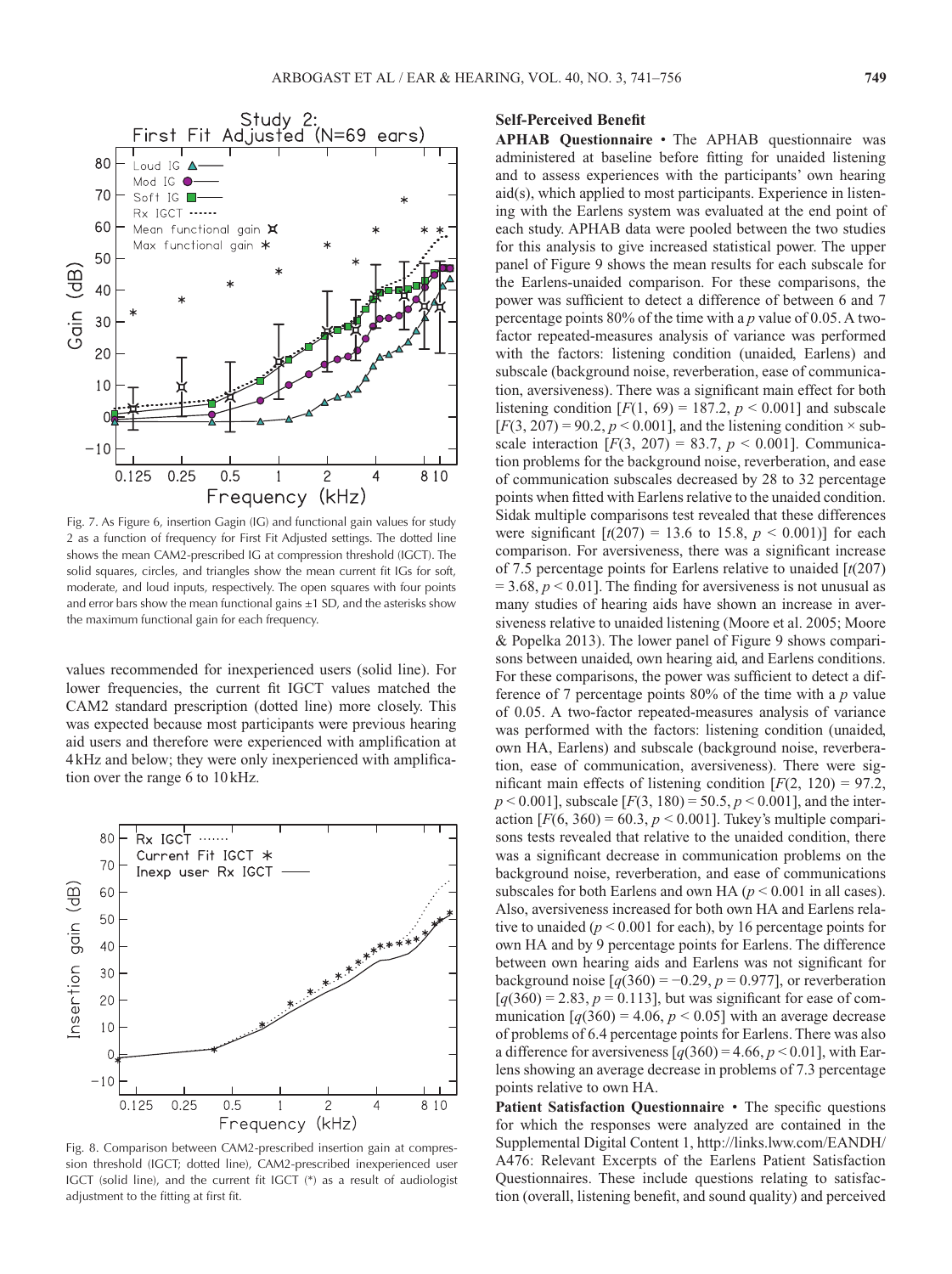

Fig. 9. Abbreviated Profile of Hearing Aid Benefit (APHAB) scores showing mean percent of self-perceived communication problems for each of the subscales. Light gray bars are for the unaided condition, medium gray bars are for the participants' own hearing aids, and black bars are for aided with Earlens at the 90 or 120-day time point. The upper panel is for the comparison of Earlens to unaided listening while the lower panel shows data for the subset of participants with their own hearing aids. Error bars show ±1 SD. Asterisks indicate significant differences at *p* < 0.05 or *p* < 0.001.

benefit relative to unaided listening and listening with own hearing aids across a variety of situations. Statistical analyses were not performed on these data due to lack of power, particularly for study 2, and because there was no straightforward way of combining data across studies due to the different questions and response scales. In addition, the questionnaire was not validated.

Median satisfaction ratings and upper and lower quartiles for study 1 are shown in Figure 10. The midpoint rating was in between "Slightly satisfied" and "Slightly dissatisfied" for these questions. The median satisfaction rating was "Satisfied," with the upper quartile (75th percentile) reaching the maximum rating of very satisfied, for all categories, except for the "Speech in noise" category. For this category, the ratings tended to be lower while the lower quartile (25th percentile) remained above the mid-point at "Slightly satisfied." Satisfaction ratings for study 2 are shown in Figure 11. For this study, the midpoint rating was "Neutral." The median rating was "Satisfied" for all categories, with the upper quartile at "Very satisfied" for most questions. The lower quartile remained above the neutral midpoint for all categories.

Participants were also asked how the Earlens compared with listening unaided or listening with the hearing aid(s) that they used before the study. The median and upper and lower quartiles of the responses are shown in Figure 12 for study 1 and Figure 13 for study 2. The specified listening situations are indicated on the *x* axis. The upper panel is for comparison to unaided listening while the lower panel is for comparison to

the participants' own hearing aids. For both studies, the median ratings for all listening situations were clearly above the neutral rating of "No change" or "About the same," relative to both unaided listening and listening with their own hearing aids. Ratings compared with unaided hearing were generally better than those compared with own hearing aids, as expected. However, the results indicate that the Earlens system was generally rated as better than the participants' own hearing aid(s). For study 1, the lower quartile was above "No change" for most listening situations while for study 2, the lower quartile of ratings reached the "About the same" rating for most categories.

# **Correlations Between Objective and Subjective Outcomes**

In fitting any hearing aid for a person with sensorineural hearing loss, there is often a compromise between fully matching prescriptive targets to optimize the audibility of speech sounds and meeting the user's preferences for loudness and sound quality. In addition, most people with HF hearing loss lack experience with amplification over the extended HF region. While the Earlens system is able to provide substantial HF and extended HF gain, it was not initially clear whether users would like it and perceive benefit from it and how perceived benefit might vary with the type and amount of hearing loss. The answers to these questions can help determine best-practice gain settings for optimizing satisfaction. In addition, although the Earlens fitting range is quite wide, it is possible that individuals with certain audiometric characteristics have greater subjective benefit and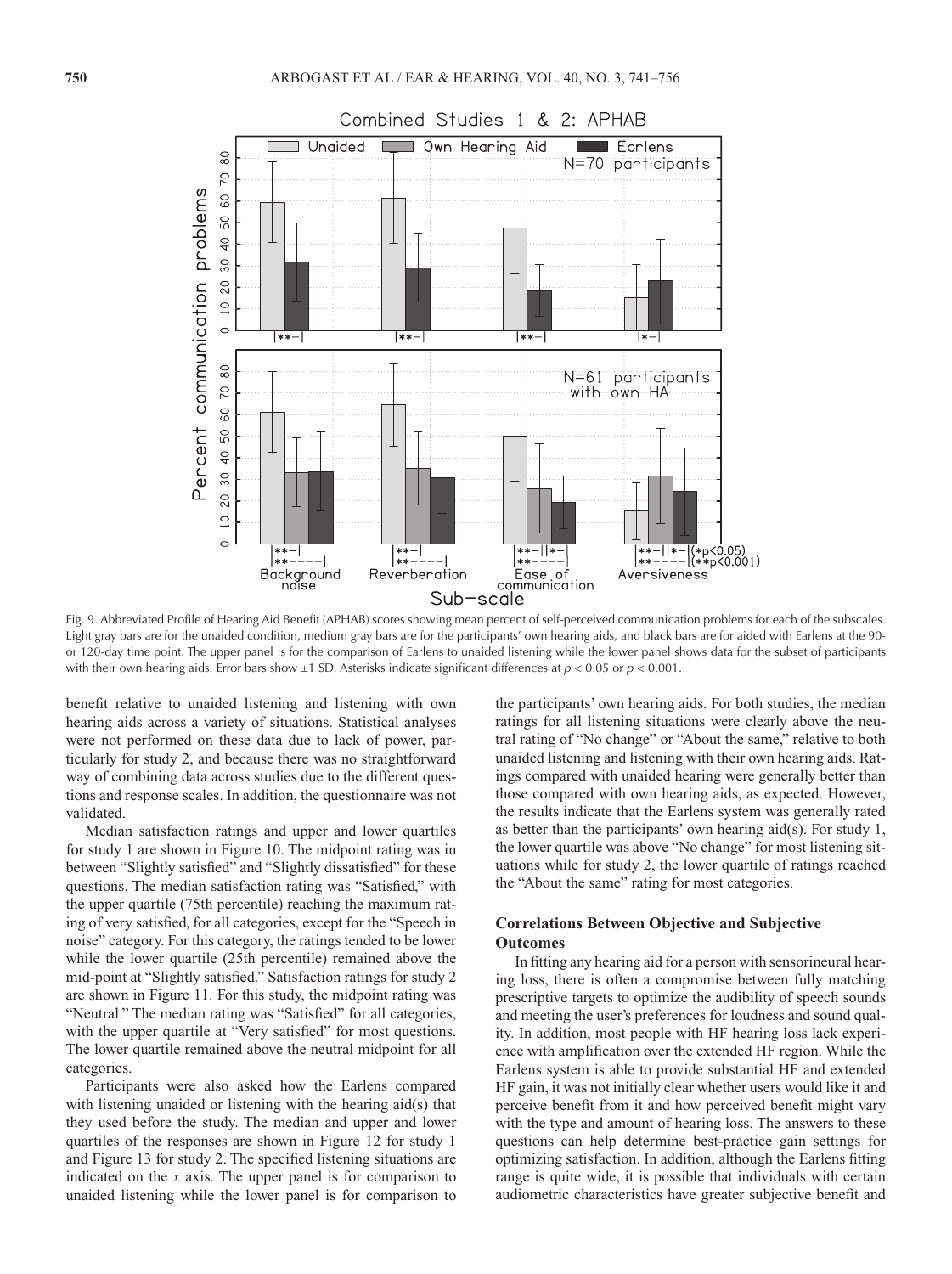

Fig. 10. Study 1 satisfaction ratings for the Earlens system on a 6-point Likert scale (shown on the *y* axis) at the 120-day time point for the categories specified along the *x* axis. The median rating is indicated by the open circles, and the 25th and 75th percentiles are indicated by the lower and upper edges of the boxes. The solid horizontal line in the center indicates the neutral mid-point of the rating scale. Note: the sound quality and speech in noise data were previously presented in a different format in Gantz et al. (2017).

preference for Earlens. This led us to conduct a correlational analysis to assess whether self-perceived benefit and satisfaction were related to measures, such as audiometric parameters of the underlying hearing loss (pure-tone average and slope), measured FG, or adjustments made to the fitting over or under prescriptive targets. There were no predetermined theories about which hearing profile might benefit most or least or whether fitting at or under targets would have a positive or negative effect on subjective ratings. The correlation was determined between

each of several objective summary measures and each of several subjective summary measures. The objective measures were as follows: pure-tone average (PTA) for LF (0.125 to 1kHz), HF 2 to 10 kHz), and broadband (broad  $= 0.125$  to 10 Hz); slope for LF, HF, and broad; FG for LF, HF, and broad; and mismatch (the difference in output between the CAM2 prescription and the current fitting for speech with an input level of 65 dB SPL) LF, HF, broad, speech frequencies (Sp Freq = 0.5 to 4kHz), and extended HF (6 to 10 kHz). The subjective measures were as follows:



Fig. 11. As Figure 10, but for study 2 at the 90-day time point. Satisfaction ratings were obtained on a 5-point Likert scale, indicated on the *y* axis, for the categories assessed on the *x* axis. The neutral rating is marked by the solid horizontal line. Note: data presented in a different format in McElveen et al. (Reference Note 1).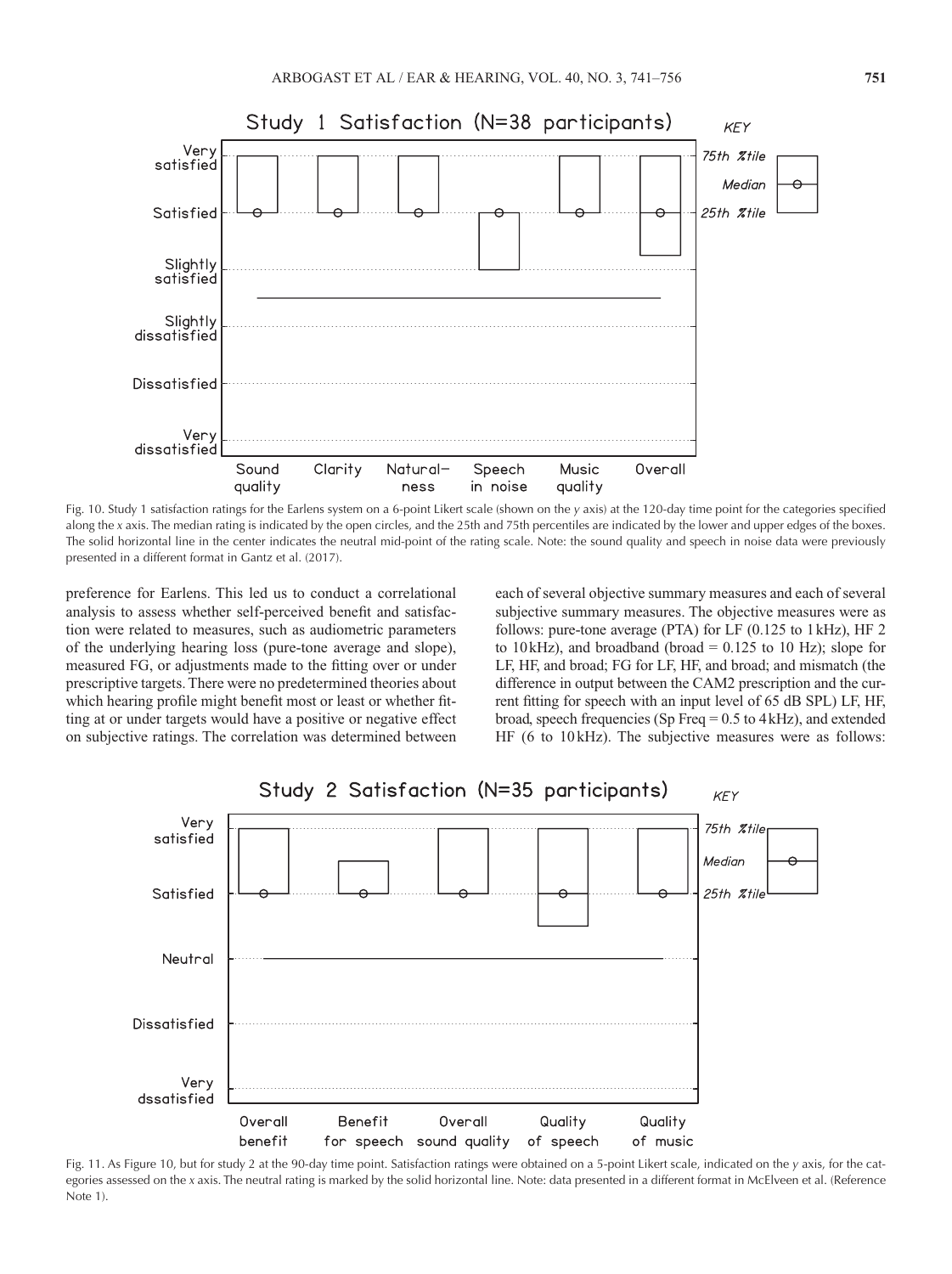

Fig. 12. Study 1 comparison ratings for Earlens relative to unaided listening (top panel) and relative to participants' own hearing aids (lower panel). Ratings were obtained on a 5-point Likert scale, shown on the *y* axis, for the categories shown on the *x* axis. Median ratings are indicated by the open circles, and the 75th and 25th percentiles are indicated by the upper and lower edges of the boxes. The neutral mid-point of the rating scale is indicated by "No change" and the solid horizontal line. Note: the Quality of life comparison to unaided listening only (top panel) was previously presented in a different format in Gantz et al. (2017).

APHAB global benefit for Earlens (relative to unaided listening or listening with the participants' own hearing aid(s), HA) averaged across the background noise, reverberation, and ease of communication subscales; and average satisfaction, perceived benefit re-unaided listening, perceived benefit re-own hearing aid(s), and preference re-own hearing aids. The last four measures were based on averages across responses from applicable questions on the Earlens Patient Satisfaction Questionnaire.

The results are shown in Table 3 for APHAB, for which the data were pooled across the two studies for increased statistical power. The power was sufficient to obtain significance at  $p < 0.05$  with a correlation coefficient down to ≈0.25. Significance levels were not corrected for multiple testing as we considered this only a preliminary exploration. Even without correction, most of the correlations were not statistically significant. Only slope LF was weakly correlated with APHAB benefit re-unaided, such that as the slope increased, benefit re-unaided increased. Correlations between the same objective measures and average satisfaction ratings, perceived benefit, and preference re-own hearing aid were calculated separately for studies 1 and 2 as these data could not be easily pooled. The power was only sufficient to obtain significance for correlations above 0.32 to 0.35 due to smaller sample sizes ( $N = 26$  to 38, depending on the study and comparison). None of the objective measures were significantly correlated with the subjective outcomes. The fact that all correlations were small indicates that the objective measures did not account for much of the variability in subjective responses. Different results might have been obtained with a larger sample size.

# **DISCUSSION**

The Earlens system was able to provide the gains and output levels prescribed by the CAM2 fitting method for a wide range of hearing losses and over the whole frequency range up to 10kHz. Peak output levels averaged 123 to 124 dB SPL, similar to those for the temporal bone data of Puria et al. (2016) (Figs. 3 and 4), and IGs exceeding 60 dB were possible at HFs (Figs. 6 and 7). Participants reported appreciating the audibility provided by the large prescribed gains, and this is reflected in the ratings of the Earlens system relative to their own hearing aids, as shown in Figures 12 and 13. However, comparison with the participants' own hearing aids is difficult for several reasons. There was no control over what these hearing aids were, how well they were fitted, or how old they were. Nevertheless, all had been fitted by qualified audiologists or hearing aid dispensers and are representative of the range of air conduction devices that are worn in everyday life. Another consideration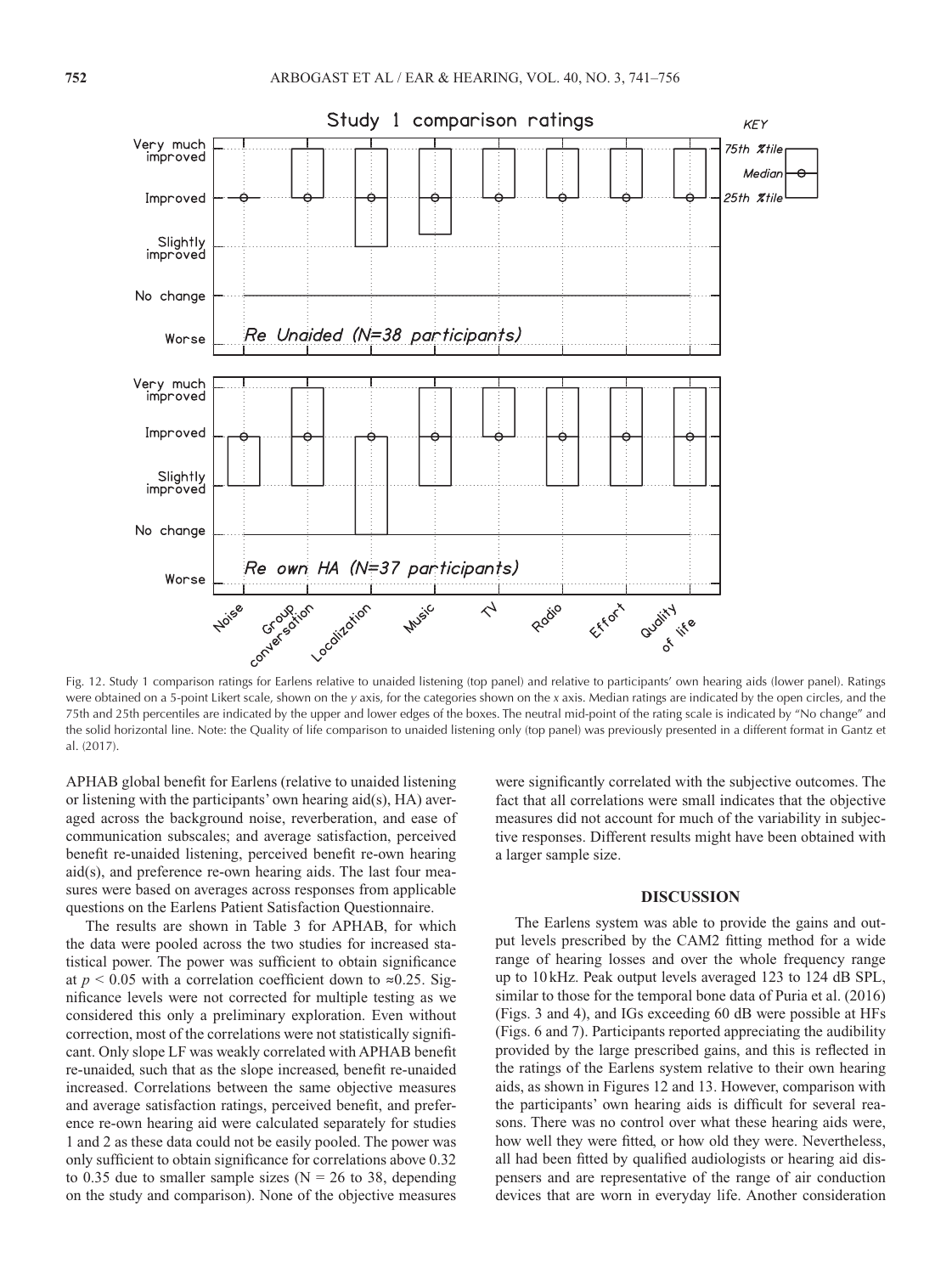

Fig. 13. As Figure 12, but for study 2 at the 90-day time point. Satisfaction ratings were obtained on a 5-point Likert scale, indicated on the *y* axis, for the categories assessed on the *x* axis. The neutral rating is "About the same" and is marked by the solid horizontal line.

is the placebo effect, which can have a significant effect on subjective hearing aid comparisons (Bentler et al. 2003; Dawes et al. 2011, 2013). It was not possible to conduct a blind or double-blind comparison because the presence of the lens on the TM and the physical appearance of the processor and light tip

**TABLE 3. Correlation coefficients between objective and APHAB measures for studies 1 and 2 combined (N = 70/61 reunaided/own HA)**

| Objective<br>Measure | <b>APHAB Benefit</b><br>Re-unaided<br>$(N = 70)$ | <b>APHAB Benefit</b><br>Re-own HA<br>$(N = 61)$ |
|----------------------|--------------------------------------------------|-------------------------------------------------|
| <b>PTA LF</b>        | 0.19                                             | 0.06                                            |
| PTA HF               | 0.09                                             | 0.01                                            |
| PTA broad            | 0.20                                             | 0.03                                            |
| Slope LF             | $0.27*$ †                                        | $-0.14$                                         |
| Slope HF             | 0.01                                             | 0.11                                            |
| Slope broad          | 0.08                                             | 0.03                                            |
| FG LF                | 0.22                                             | 0.16                                            |
| FG HF                | 0.04                                             | 0.03                                            |
| FG broad             | 0.12                                             | 0.08                                            |
| Mismatch LF          | 0.23                                             | 0.17                                            |
| Mismatch HF          | 0.08                                             | 0.13                                            |
| Mismatch broad       | 0.13                                             | 0.15                                            |
| Mismatch Sp Freg     | 0.11                                             | 0.15                                            |
| Mismatch extended HF | 0.04                                             | 0.09                                            |

*\*p < 0.05.*

*†Significant correlations.*

differed significantly from those for the participants' own hearing aids. Alternative techniques might be used in future studies, for example, comparing outcomes with the Earlens system programmed to have full versus limited bandwidth, which could be done double blinded.

The APHAB results suggested that problems with aversiveness were significantly less for Earlens than for the participants' own hearing aids. This happened despite the fact that the former provided much more gain than the latter over the extended HFs. Evidently, the restoration of audibility for the extended HFs did not come at the cost of an overall increase in aversion.

Although the majority of the participants were previous hearing aid users, the final gains for the extended HF range were closer to the new-user settings than to the experienceduser settings from the CAM2 fitting algorithm. Sometimes, the HF gains were slightly reduced to avoid acoustic feedback, but the main reasons for the adjustments were participant reports of sharp sound quality, harsh onsets, sounds being too loud or uncomfortable, and distortion of /s/ and other HF sounds. These findings may indicate a need to modify the CAM2 fitting method to use somewhat reduced gains over the extended HF range. It may be the case that the gains recommended for new users are actually appropriate even for experienced users in that frequency region. Alternatively, these findings may reflect lack of familiarity with extended HF audibility as air conduction hearing aids, even if fitted to targets, usually do not provide audibility in that frequency region. Activation of acclimatization in the hearing aid programming may increase the likelihood that participants prefer the CAM2 targets for experienced users. In the current study, the subset of participants who had

*APHAB, Abbreviated Profile of Hearing Aid Benefit; HF, high frequencies; LF, low frequencies; Sp Freq, speech frequencies; PTA, pure-tone average.*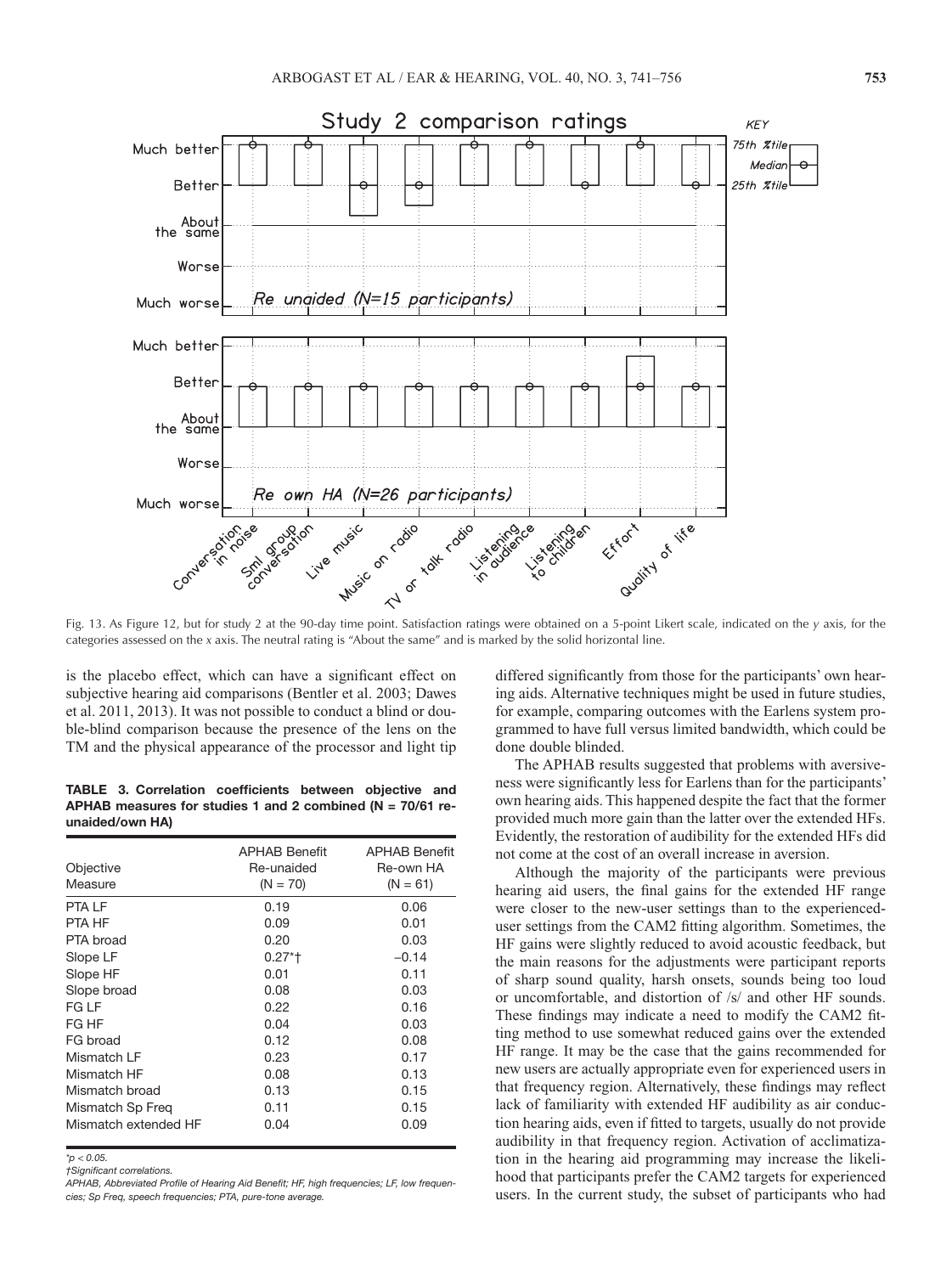acclimatization activated was relatively small, and their fullyacclimatized settings at the 90-day visit were still ≈10 dB below the prescribed output at 8 to 10kHz. A different acclimatization algorithm, for example, with a longer time course or smaller step size, may be more effective.

As described earlier, the initial fitting of the Earlens system involves a light-calibration procedure that is conceptually similar to real ear measurement for conventional air conduction hearing aids. However, unlike the latter, the light-calibration procedure for the Earlens system is obligatory; the fitting cannot proceed until the light-calibration has been completed. Thus, the person doing the fitting cannot save time by skipping the procedure. Furthermore, once the light-calibration procedure has been completed, the target gains can be implemented very accurately, probably more accurately than with conventional air conduction devices, for which the achieved gains often differ markedly from the target gains (Aazh & Moore 2007b; Aazh et al. 2012).

Although acoustic feedback can occur with the Earlens system, it is much less of a problem than for conventional air conduction hearing aids because sound radiation from the ear canal is small when the TM is driven directly (Puria 2003; Fay et al. 2006; Levy et al. 2013). The default program settings included activation of the feedback cancellation system for all programs except music, and for many participants, it was not necessary to activate the feedback cancellation system for the music program. This is advantageous as feedback cancellation systems often have deleterious effects on sound quality when listening to music (Freed & Soli 2006; Madsen & Moore 2014).

Individual differences in subjective ratings of the benefit of the Earlens system relative to unaided listening or to their own hearing aids as determined using the APHAB questionnaire (see Fig. 9) or in the comparison or satisfaction ratings determined using the Earlens Patient Satisfaction Questionnaire (Figs. 10–13) were mostly not correlated with any of the audiometric measures or with how close gain settings were to the CAM2 prescription. Thus, benefit from and preferences for the Earlens system were not lower for participants with severe hearing loss than for participants with mild hearing loss. It appears that the Earlens system can be of benefit to participants with a wide range of severity and patterns of hearing loss and for a range of gain settings.

A majority of the participants in the two studies had audiometric thresholds that did not exceed 65 dB HL for frequencies up to 4kHz (see Fig. 2). It is unlikely that these participants had dead regions starting at 4kHz or below (Aazh & Moore 2007a; Vinay & Moore 2007). However, a significant proportion of the participants had audiometric thresholds of 70 dB HL or more above 4kHz, and it is likely that at least some of these had dead regions above 4kHz. It remains unclear to what degree participants with dead regions starting at or above 4 kHz benefit from amplification over the extended HF range. It has been recommended that for a person with a continuous HF dead region, amplification should be provided for frequencies up to about 1.7 times the edge frequency of the dead region (Vickers et al. 2001; Baer et al. 2002). According to this guideline, for a person with a dead region starting at 4kHz, amplification for frequencies up to about 7kHz would be beneficial. However, this remains to be assessed. The Earlens system can provide the gains and output levels needed to restore audibility at HFs even for people with severe hearing loss, but further work is

needed to establish the benefits of this, using participants who have been assessed using the TEN(SPL) test (Moore et al. 2000) or fast psychophysical tuning curves (Sek & Moore 2011) to determine whether or not they have a HF dead region, and, if so, what its edge frequency is.

The FGs measured at the start of each study corresponded reasonably well with the programmed IGs for soft speech for frequencies up to about 4kHz, as should be the case if the system is calibrated accurately (see Figs. 6 and 7; compare the filled squares and the open squares with four points). For frequencies from 6 to 10kHz, the FGs fell a little below the programmed IGs for soft speech. The reasons for this are not clear and may include calibration error, threshold measurement error, or output limiting due to the combination of high CTs and IGCT settings. The discrepancy may also reflect the fact that the effective microphone response at HFs depends strongly on the exact position of the photon processor relative to the pinna and on the anatomy of the individual's head and pinna. For example, if the photon processor is positioned so that there is not a direct "line of sight" between the microphones and the loudspeaker used for the measurements of FG, as was the case for some of the participants in these studies, this will reduce the sound level at the microphone over the extended HFs, leading to a lower measured FG.

The FGs measured at the end of each study remained relatively high (Table 2). The decrease seen in study 1 was in part due to audiologist adjustment after First Fit Initial measurements. However, as can be seen more clearly in the data from study 2, despite a small increase in programmed settings, the mean FG decreased slightly. Again, the reasons for this are not clear. It is possible that the calibration changed by the end of the study due to some of the factors listed in the prior section, or that the microphone sensitivity decreased over time at HFs, due to the accumulation of debris on the diaphragms of the microphones or around the microphone ports. This may also occur with conventional air conduction hearing aids (Jensen 2004), but the effect would be less obvious because of their more limited frequency range.

Given the growing body of literature on the potential benefits of restoring the audibility of HF components in speech and music, from improved sound quality to improvements in speech understanding in complex environments, the results of these first studies of experience in the real-world with a hearing aid that can provide broadband amplification are promising. However, further research is needed to optimize HF fitting algorithms such as CAM2 and to explore the perceptual effects of modifying parameters, such as compression ratios, CTs, and time constants. The Earlens system currently incorporates slow-acting compression, which appears to be a "safe" option for most people with hearing impairment (Gatehouse et al. 2006a, 2006b) and which is preferred by many people with hearing impairment for listening to speech and by most people with hearing impairment for listening to music (Moore & Sek 2016b). However, it is possible that it would be beneficial to use fast-acting compression over the extended HFs, for which loudness recruitment tends to be most pronounced. This might reduce the incidence of complaints that some transient speech sounds (like /t/ and /k/) are overemphasized.

In the past, the lack of ability to assess the potential benefits of amplification of the extended HFs in real-world situations has been a major obstacle to research on this topic.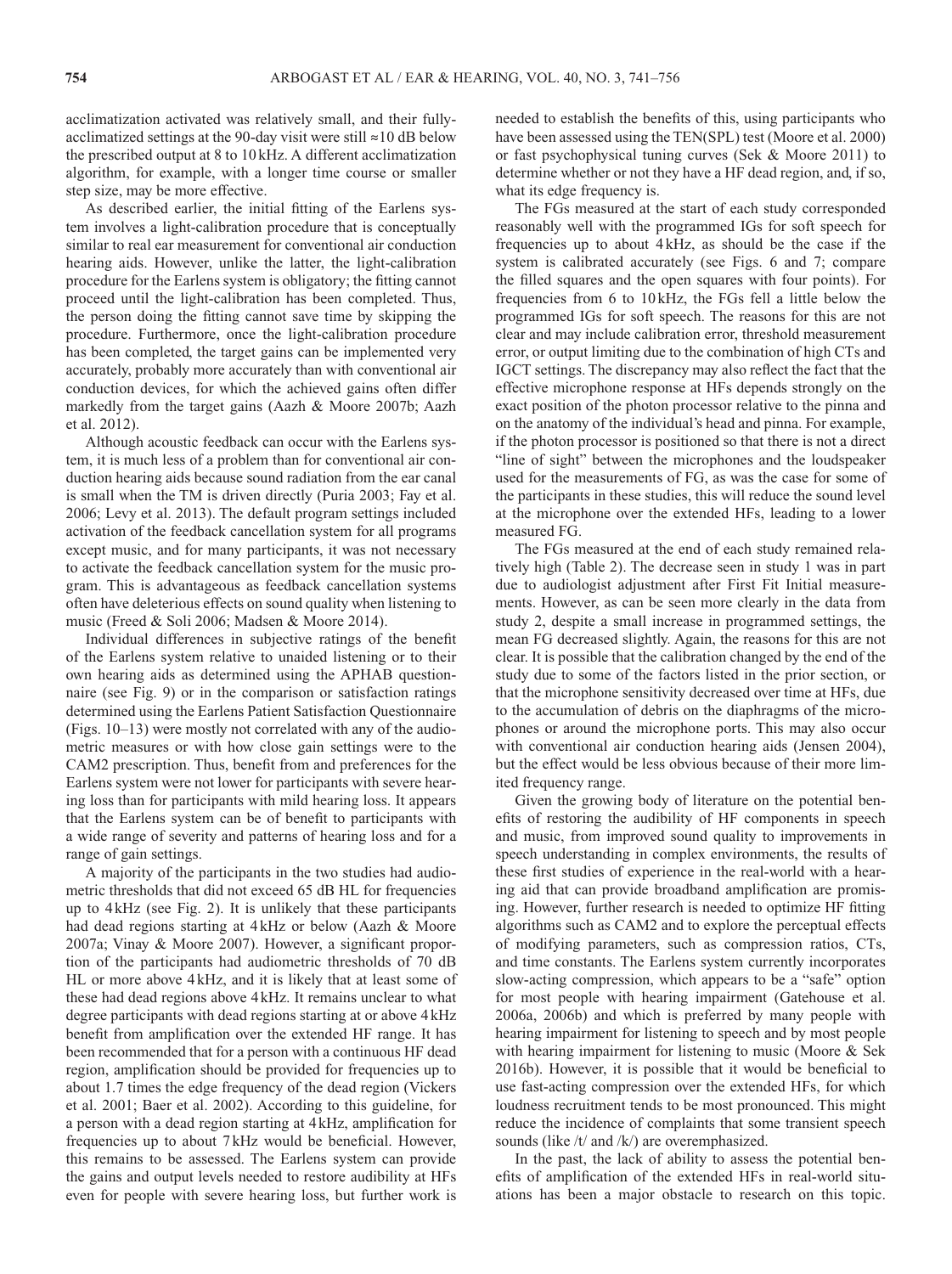The development and clinical trial of the Earlens system have allowed for a first glimpse into this area. The current two clinical trials have the limitation that they were not blinded, so the satisfaction measures may have been affected by placebo effects or biases. However, the demonstration of relatively large preferred gain values at HFs is an important first step. Future studies may take advantage of the capabilities of the Earlens system and perform double-blinded studies assessing the effects of amplification over the extended HF range.

### **CONCLUSIONS**

In summary, the results of the two studies show that the Earlens system can provide the gains and output levels prescribed by the CAM2 fitting method over the whole frequency range up to 10kHz for participants with a wide range of hearing losses. The preferred gains over the extended HF range seem to be close to those prescribed by the CAM2 method for inexperienced users, even after extended use. These gains are substantial for frequencies above 5kHz and are much higher than can be provided by the great majority of conventional hearing aids. Subjective results are promising although they should be treated with caution as the studies were not blinded. APHAB scores indicate that restoration of audibility at HF may not come at the expense of increased aversiveness. Questionnaire responses indicated that most participants were satisfied or very satisfied with the Earlens system, and most preferred the Earlens system to their own hearing aids.

#### **ACKNOWLEDGMENTS**

The authors express their appreciation to the study participants, to the Clinical Investigators who treated and counseled the participants and collected the study data, and to Tim Streeter for assistance with fitting software data extraction and analysis. The research was partially supported by SBIR Phase IIB grant R44 DC 08499 from the National Institute on Deafness and Other Communication Disorders (NIDCD) of the National Institutes of Health. Portions of the data in this article were presented at the International Hearing Aid Research Conference (IHCON), Tahoe City, CA, August 10–14, 2016. Results from three Earlens Patient Satisfaction questions from study 1 were presented in a different format in Gantz et al. (2017). For study 2, functional gain, APHAB, and patient satisfaction results were presented for a different purpose or different format in McElveen et al. (Reference Note 1).

This work was funded in part by SBIR Phase IIB grant R44 DC 08499 from the NIDCD of NIH. Remaining funding provided by Earlens Corporation.

The authors are/were employed by or are consultants for Earlens Corporation, manufacturer of the Light-Driven Contact Hearing Aid.

Presenting data for clinical trials registered at ClinicalTrials.gov: NCT02042404/NCT02470494.

Address for correspondence: Tanya L. Arbogast, Clinical Research, Earlens Corporation, 4045A Campbell Avenue, Menlo Park, CA 94025, USA. E-mail: [Tanya.Arbogast@earlens.com](mailto:Tanya.Arbogast@earlens.com)

Received November 1, 2017; accepted August 7, 2018.

#### **REFERENCES**

- Aazh, H., & Moore, B. C. J. (2007a). Dead regions in the cochlea at 4kHz in elderly adults: Relation to absolute threshold, steepness of audiogram, and pure tone average. *J Am Acad Audiol*, *18*, 96–107.
- Aazh, H., & Moore, B. C. (2007b). The value of routine real ear measurement of the gain of digital hearing aids. *J Am Acad Audiol*, *18*, 653–664.
- Aazh, H., Moore, B. C., Prasher, D. (2012). The accuracy of matching target insertion gains with open-fit hearing aids. *Am J Audiol*, *21*, 175–180.
- Ahlstrom, J. B., Horwitz, A. R., Dubno, J. R. (2009). Spatial benefit of bilateral hearing AIDS. *Ear Hear*, *30*, 203–218.
- ANSI. (1997). *ANSI S3.5-1997. Methods for the Calculation of the Speech Intelligibility Index*. New York, NY: American National Standards Institute.
- Baer, T., Moore, B. C., Kluk, K. (2002). Effects of low pass filtering on the intelligibility of speech in noise for people with and without dead regions at high frequencies. *J Acoust Soc Am*, *112*(3 Pt 1), 1133–1144.
- Bentler, R. A., Niebuhr, D. P., Johnson, T. A., et al. (2003). Impact of digital labeling on outcome measures. *Ear Hear*, *24*, 215–224.
- Bentler, R. A., & Pavlovic, C. V. (1989). Transfer functions and correction factors used in hearing aid evaluation and research. *Ear Hear*, *10*, 58–63.
- Best, V., Carlile, S., Jin, C., et al. (2005). The role of high frequencies in speech localization. *J Acoust Soc Am*, *118*, 353–363.
- Byrne, D., & Dillon, H. (1986). The National Acoustic Laboratories' (NAL) new procedure for selecting the gain and frequency response of a hearing aid. *Ear Hear*, *7*, 257–265.
- Cornelisse, L. E., Seewald, R. C., Jamieson, D. G. (1995). The input/output formula: A theoretical approach to the fitting of personal amplification devices. *J Acoust Soc Am*, *97*, 1854–1864.
- Cox, R. M., & Alexander, G. C. (1995). The abbreviated profile of hearing aid benefit. *Ear Hear*, *16*, 176–186.
- Dawes, P., Hopkins, R., Munro, K. J. (2013). Placebo effects in hearing-aid trials are reliable. *Int J Audiol*, *52*, 472–477.
- Dawes, P., Powell, S., Munro, K. J. (2011). The placebo effect and the influence of participant expectation on hearing aid trials. *Ear Hear*, *32*, 767–774.
- Fay, J. P., Perkins, R., Levy, S. C., et al. (2013). Preliminary evaluation of a light-based contact hearing device for the hearing impaired. *Otol Neurotol*, *34*, 912–921.
- Fay, J. P., Puria, S., Steele, C. R. (2006). The discordant eardrum. *Proc Natl Acad Sci U S A*, *103*, 19743–19748.
- Freed, D. J., & Soli, S. D. (2006). An objective procedure for evaluation of adaptive antifeedback algorithms in hearing aids. *Ear Hear*, *27*, 382–398.
- Füllgrabe, C., Baer, T., Stone, M. A., et al. (2010). Preliminary evaluation of a method for fitting hearing aids with extended bandwidth. *Int J Audiol*, *49*, 741–753.
- Gantz, B. J., Perkins, R., Murray, M., et al. (2017). Light-driven contact hearing aid for broad-spectrum amplification: Safety and effectiveness pivotal study. *Otol Neurotol*, *38*, 352–359.
- Gatehouse, S., Naylor, G., Elberling, C. (2006a). Linear and nonlinear hearing aid fittings–1. Patterns of benefit. *Int J Audiol*, *45*, 130–152.
- Gatehouse, S., Naylor, G., Elberling, C. (2006b). Linear and nonlinear hearing aid fittings–2. Patterns of candidature. *Int J Audiol*, *45*, 153–171.
- Hogan, C. A., & Turner, C. W. (1998). High-frequency audibility: Benefits for hearing-impaired listeners. *J Acoust Soc Am*, *104*, 432–441.
- Hornsby, B. W., Johnson, E. E., Picou, E. (2011). Effects of degree and configuration of hearing loss on the contribution of high- and low-frequency speech information to bilateral speech understanding. *Ear Hear*, *32*, 543–555.
- Jensen, L. B. (2004). Hearing aid with adaptive matching of input transducers. *J Acoust Soc Am*, *116*, 2719.
- Keidser, G., Dillon, H., Flax, M., et al. (2011). The NAL-NL2 prescription procedure. *Audiol Res*, *1*, e24.
- Khaleghi, M., & Puria, S. (2017). Attenuating the ear canal feedback pressure of a laser-driven hearing aid. *J Acoust Soc Am*, *141*, 1683.
- Levy, S. C., Freed, D. J., Nilsson, M., et al. (2015). Extended high-frequency bandwidth improves speech reception in the presence of spatially separated masking speech. *Ear Hear*, *36*, e214–e224.
- Levy, S. C., Freed, D. J., Puria, S. (2013). Characterization of the available feedback gain margin at two device microphone locations, in the fossa triangularis and behind the ear, for the light-based contact hearing device. *J Acoust Soc Am*, *134*, 4062.
- Madsen, S. M. K., & Moore, B. C. J. (2014). Music and hearing aids. *Trends Hear*, *18*, 1–29.
- Moore, B. C., Füllgrabe, C., Stone, M. A. (2010a). Effect of spatial separation, extended bandwidth, and compression speed on intelligibility in a competing-speech task. *J Acoust Soc Am*, *128*, 360–371.
- Moore, B. C., Füllgrabe, C., Stone, M. A. (2011). Determination of preferred parameters for multichannel compression using individually fitted simulated hearing AIDS and paired comparisons. *Ear Hear*, *32*, 556–568.
- Moore, B. C., & Glasberg, B. R. (2004). A revised model of loudness perception applied to cochlear hearing loss. *Hear Res*, *188*, 70–88.